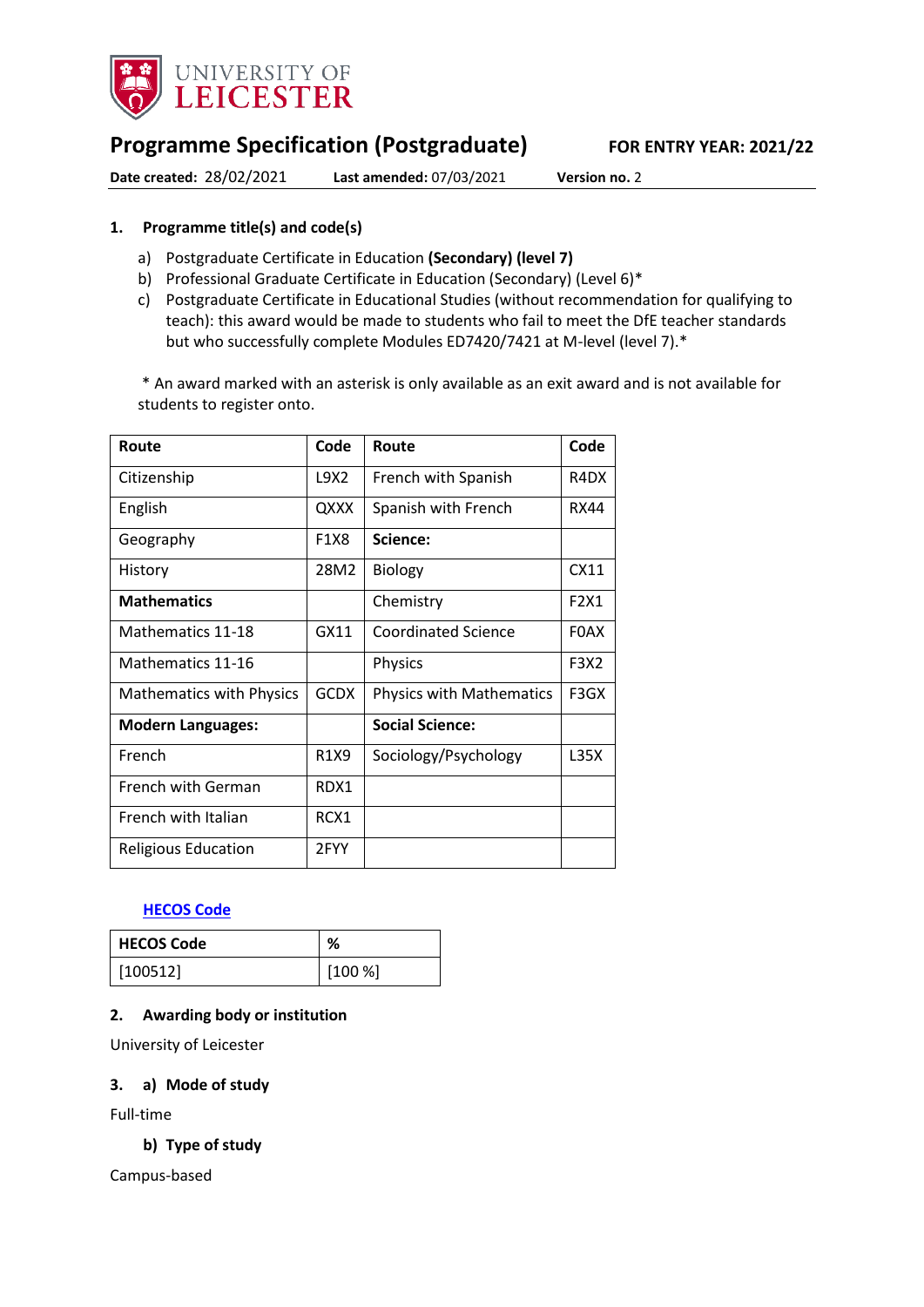# **4. Registration periods**

The normal period of registration for the Postgraduate Certificate in Education (Secondary) (Level 7) is 1 year.

The maximum period of registration for the Postgraduate Certificate in Education (Secondary) (Level 7) is 2 years.

# **5. Typical entry requirements**

First degree at Honours with a minimum 2:2 (UK equivalent) is the minimum requirement (GPA 3 (US equivalent) or above), preferably 2:1 in a National Curriculum compatible subject, usually Maths, Science, English, Humanities (History/Geography, Citizenship, Religious Education), Social Sciences (Psychology, Sociology, Politics), Modern Languages (French main subject). Candidates must also have passed at Grade C/ 4 or above, English Language and Mathematics at GCSE level or its equivalent.

## **6. Accreditation of Prior Learning**

No accreditation will be available for prior learning; this is not applicable to this programme.

# **7. Programme aims**

The programme aims to:

- prepare students to meet the Teachers' Standards for Qualified Teacher Status (QTS) (see Appendix 3);
- support the development of pedagogic skills at primary or secondary level depending on the age range in which students specialise;
- prepare students to conduct school-based studies of education, focusing on the evaluation of teaching, learning and assessment of learning;
- develop the practice of students so that they show evidence of being reflective and effective classroom practitioners.
- develop a critical understanding of pedagogic theory and the implications for practice;
- develop skills of research and analysis to be applied to the study of subject teaching in secondary schools.

At Professional Graduate Certificate level (module ED4422, ED 4423, ED4420, ED4421), the programme aims listed in 'a-d' apply, not e) and f).

## **Students will be enabled to:**

- Develop an understanding of educational theories
- Appreciate the relationship between theory and practice in teaching
- Evaluate the use and management of learning resources, including ICT, for learners within their phase of education
- Understand the various elements of the planning, monitoring and evaluation cycle as applied to teaching
- Understand how to carry out and present small-scale research on the topic of effective teaching

## **8. Reference points used to inform the programme specification**

- QAA Benchmarking Statement
- Framework for Higher Education Qualifications (FHEQ)
- UK Quality Code for Higher Education
- [University Learning](https://www2.le.ac.uk/offices/sas2/quality/learnteach) Strategy
- [University Assessment Strategy](https://www2.le.ac.uk/offices/sas2/quality/learnteach)
- University of Leicester Periodic Developmental Review Report
- External Examiners' reports (annual)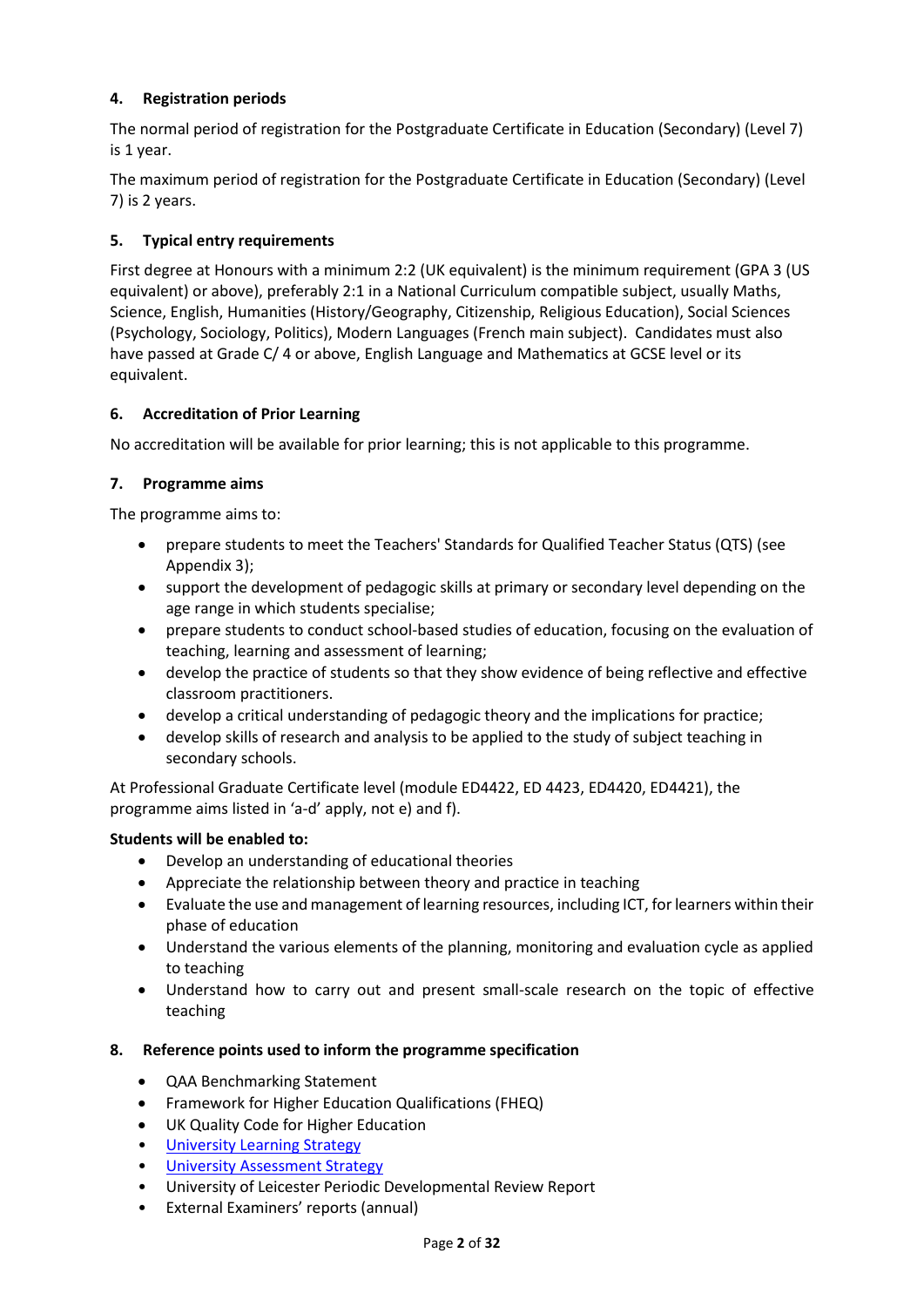- United Nations Education for Sustainable Development Goals
- Student Destinations Data
- Ofsted ITE inspection framework
- [Initial teacher training \(ITT\): criteria and supporting advice](https://www.gov.uk/government/publications/initial-teacher-training-criteria/initial-teacher-training-itt-criteria-and-supporting-advice)

### **9. Programme Outcomes**

Unless otherwise stated, programme outcomes apply to all awards specified in [1.](#page-0-0) Programme title(s).

### **Discipline specific knowledge and competencies**

i) Knowledge

| <b>Intended Learning</b><br><b>Outcomes</b>                                                                                                                        | <b>Teaching and Learning Methods</b>                                                                                                                                                                              | <b>How Demonstrated?</b>                                                                                                                                                                                                                                                                                                                                                           |
|--------------------------------------------------------------------------------------------------------------------------------------------------------------------|-------------------------------------------------------------------------------------------------------------------------------------------------------------------------------------------------------------------|------------------------------------------------------------------------------------------------------------------------------------------------------------------------------------------------------------------------------------------------------------------------------------------------------------------------------------------------------------------------------------|
| Meet the requirements of DfE<br>Standard 3: this is a pre-<br>requisite for the award of the<br><b>PGCE: Demonstrate good</b><br>subject & curriculum<br>knowledge |                                                                                                                                                                                                                   |                                                                                                                                                                                                                                                                                                                                                                                    |
| have a secure knowledge of the<br>relevant subject(s) & curriculum<br>areas, foster & maintain pupils'<br>interest in the subject, &<br>address misunderstandings  | Lectures<br><b>Tutorials</b><br><b>Seminars</b><br>Directed reading<br>Online learning<br>Independent research<br>Self-managed study<br>Guided analysis of documents<br>School placement and teaching<br>practice | Subject knowledge tasks<br>Formative audits of subject<br>knowledge<br>Presentations<br>School File(s)/Teaching Practice files<br>(e-portfolio) containing Evidence<br>Record Forms (ERFS) detailing<br>observations of classroom<br>performance<br>Teachers' Standards Evidence and<br>tracking record<br>Reflective Journal<br>Modules ED4420/4421 or<br>ED7420/7421 assignments |
| demonstrate a critical<br>understanding of developments<br>in the subject & curriculum<br>areas, & promote the value of<br>scholarship                             | Lectures<br><b>Tutorials</b><br><b>Seminars</b><br>Directed reading<br>Online learning<br>Independent research<br>Self-managed study<br>Guided analysis of documents<br>School placement and teaching<br>practice | Subject knowledge tasks<br>Formative audits of subject<br>knowledge<br>Presentations<br>School File(s)/Teaching Practice files<br>(e-portfolio) containing Evidence<br>Record Forms (ERFS) detailing<br>observations of classroom<br>performance<br>Teachers' Standards Evidence and<br>tracking record<br>Reflective Journal<br>Modules ED4420/4421 or<br>ED7420/7421 assignments |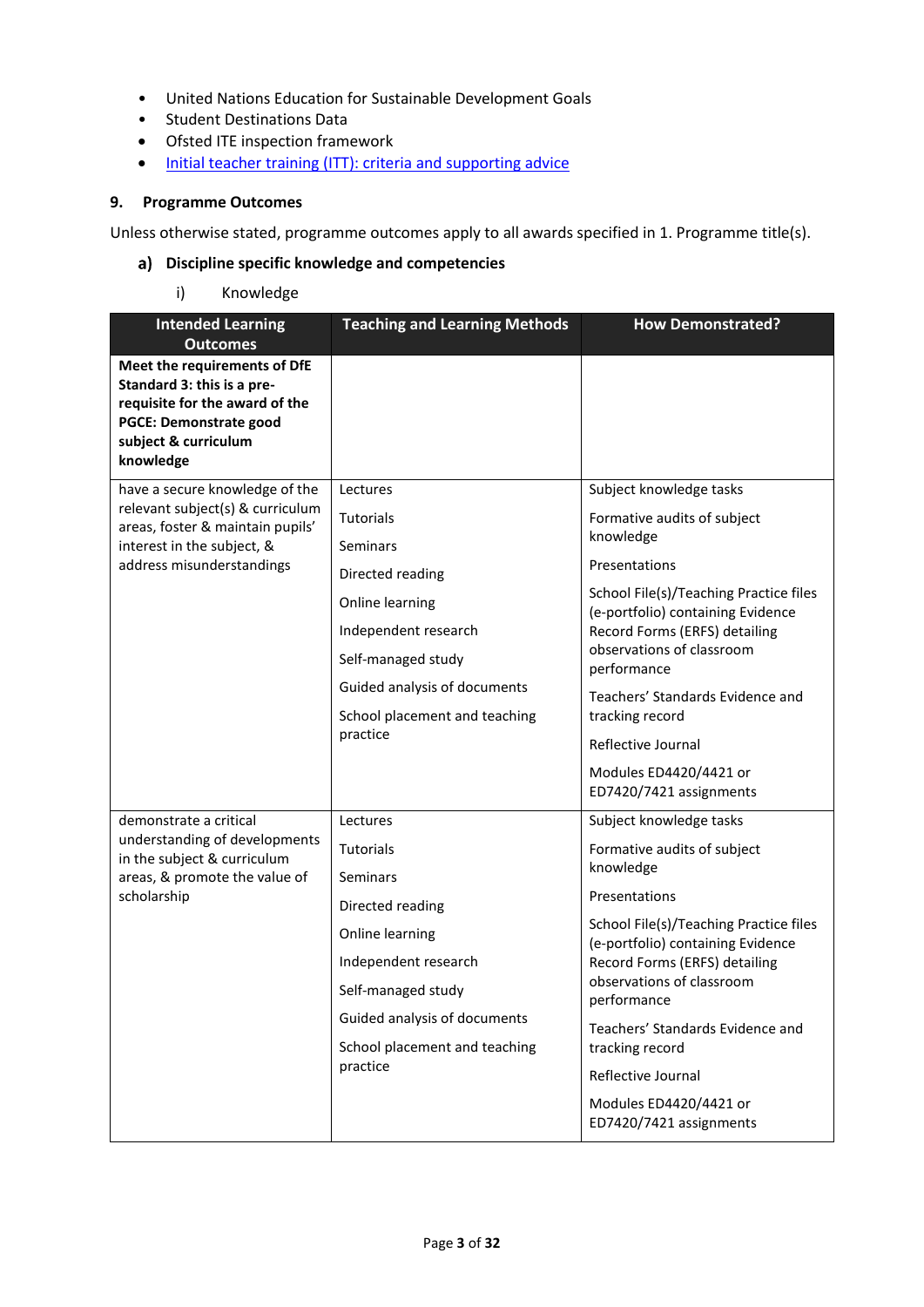| <b>Intended Learning</b><br><b>Outcomes</b>                 | <b>Teaching and Learning Methods</b> | <b>How Demonstrated?</b>                                                    |
|-------------------------------------------------------------|--------------------------------------|-----------------------------------------------------------------------------|
| demonstrate an understanding                                | Lectures                             | Subject knowledge tasks                                                     |
| of & take responsibility for<br>promoting high standards of | <b>Tutorials</b>                     | Formative audits of subject                                                 |
| literacy, articulacy & the correct                          | Seminars                             | knowledge                                                                   |
| use of standard English,<br>whatever the teacher's          | Directed reading                     | Presentations                                                               |
| specialist subject                                          | Online learning                      | School File(s)/Teaching Practice files<br>(e-portfolio) containing Evidence |
|                                                             | Independent research                 | Record Forms (ERFS) detailing                                               |
|                                                             | Self-managed study                   | observations of classroom<br>performance                                    |
|                                                             | Guided analysis of documents         | Teachers' Standards Evidence and                                            |
|                                                             | School placement and teaching        | tracking record                                                             |
|                                                             | practice                             | Reflective Journal                                                          |
|                                                             |                                      | Modules ED4420/4421 or<br>ED7420/7421 assignments                           |
| if teaching early reading,                                  | Lectures                             | Subject knowledge tasks                                                     |
| demonstrate a clear<br>understanding of systematic          | <b>Tutorials</b>                     | Formative audits of subject                                                 |
| synthetic phonics                                           | Seminars                             | knowledge                                                                   |
|                                                             | Directed reading                     | Presentations                                                               |
|                                                             | Online learning                      | School File(s)/Teaching Practice files<br>(e-portfolio) containing Evidence |
|                                                             | Independent research                 | Record Forms (ERFS) detailing                                               |
|                                                             | Self-managed study                   | observations of classroom<br>performance                                    |
|                                                             | Guided analysis of documents         | Teachers' Standards Evidence and                                            |
|                                                             | School placement and teaching        | tracking record                                                             |
|                                                             | practice                             | Reflective Journal                                                          |
|                                                             |                                      | Modules ED4420/4421 or<br>ED7420/7421 assignments                           |
| if teaching early mathematics,                              | Lectures                             | Subject knowledge tasks                                                     |
| demonstrate a clear<br>understanding of appropriate         | Tutorials                            | Formative audits of subject                                                 |
| teaching strategies.                                        | Seminars                             | knowledge                                                                   |
|                                                             | Directed reading                     | Presentations                                                               |
|                                                             | Online learning                      | School File(s)/Teaching Practice files<br>(e-portfolio) containing Evidence |
|                                                             | Independent research                 | Record Forms (ERFS) detailing                                               |
|                                                             | Self-managed study                   | observations of classroom<br>performance                                    |
|                                                             | Guided analysis of documents         | Teachers' Standards Evidence and                                            |
|                                                             | School placement and teaching        | tracking record                                                             |
|                                                             | practice                             | Reflective Journal                                                          |
|                                                             |                                      | Modules ED4420/4421 or<br>ED7420/7421 assignments                           |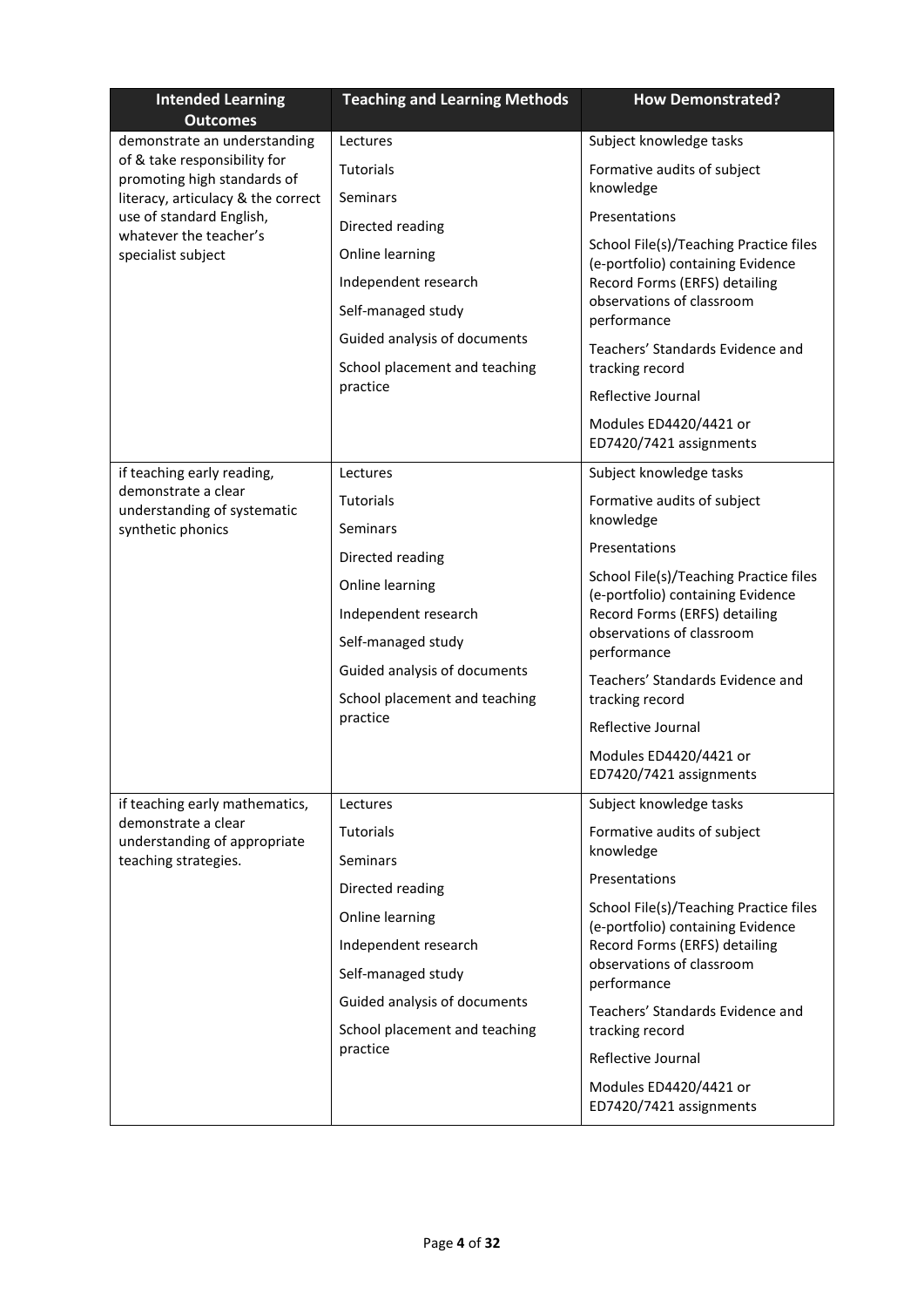| <b>Intended Learning</b><br><b>Outcomes</b>                                                                                                       | <b>Teaching and Learning Methods</b>                                                                                                                           | <b>How Demonstrated?</b>                                                   |
|---------------------------------------------------------------------------------------------------------------------------------------------------|----------------------------------------------------------------------------------------------------------------------------------------------------------------|----------------------------------------------------------------------------|
| Identify key trends in current<br>and developing policy and<br>practice and reflect on how<br>these impact on their practice<br>in the classroom. | Directed reading<br>Online learning<br>Independent research<br>Self-managed study<br>Guided analysis of documents<br>School placement and teaching<br>practice | Reflective journal<br>Module 7436 assignment for<br>additional 30 credits. |

# ii) Concepts

| <b>Intended Learning</b><br><b>Outcomes</b>                                           | <b>Teaching and Learning Methods</b>               | <b>How Demonstrated?</b>                                                                                                                                    |
|---------------------------------------------------------------------------------------|----------------------------------------------------|-------------------------------------------------------------------------------------------------------------------------------------------------------------|
| Meet the requirements of DfE<br>Standards 1 and 2:                                    |                                                    |                                                                                                                                                             |
| 1 Set high expectations which<br>inspire, motivate & challenge<br>pupils              |                                                    |                                                                                                                                                             |
| 2 Promote good progress &<br>outcomes by pupils                                       |                                                    |                                                                                                                                                             |
| establish a safe & stimulating<br>environment for pupils, rooted<br>in mutual respect | Seminars<br>School placement and teaching practice | School File(s)/Teaching Practice files<br>(e-portfolio) containing Evidence<br>Record Forms (ERFS) detailing<br>observations of classroom<br>performance    |
|                                                                                       |                                                    | Teachers' Standards Evidence and<br>tracking record                                                                                                         |
|                                                                                       |                                                    | Reflective Journal                                                                                                                                          |
|                                                                                       |                                                    | End of teaching placement<br>assessments by school-based<br>mentors and university tutors<br>formally recorded in end of Teaching<br>Placement Report Form. |
|                                                                                       |                                                    | Modules ED4420/4421 or<br>ED7420/7421 assignments                                                                                                           |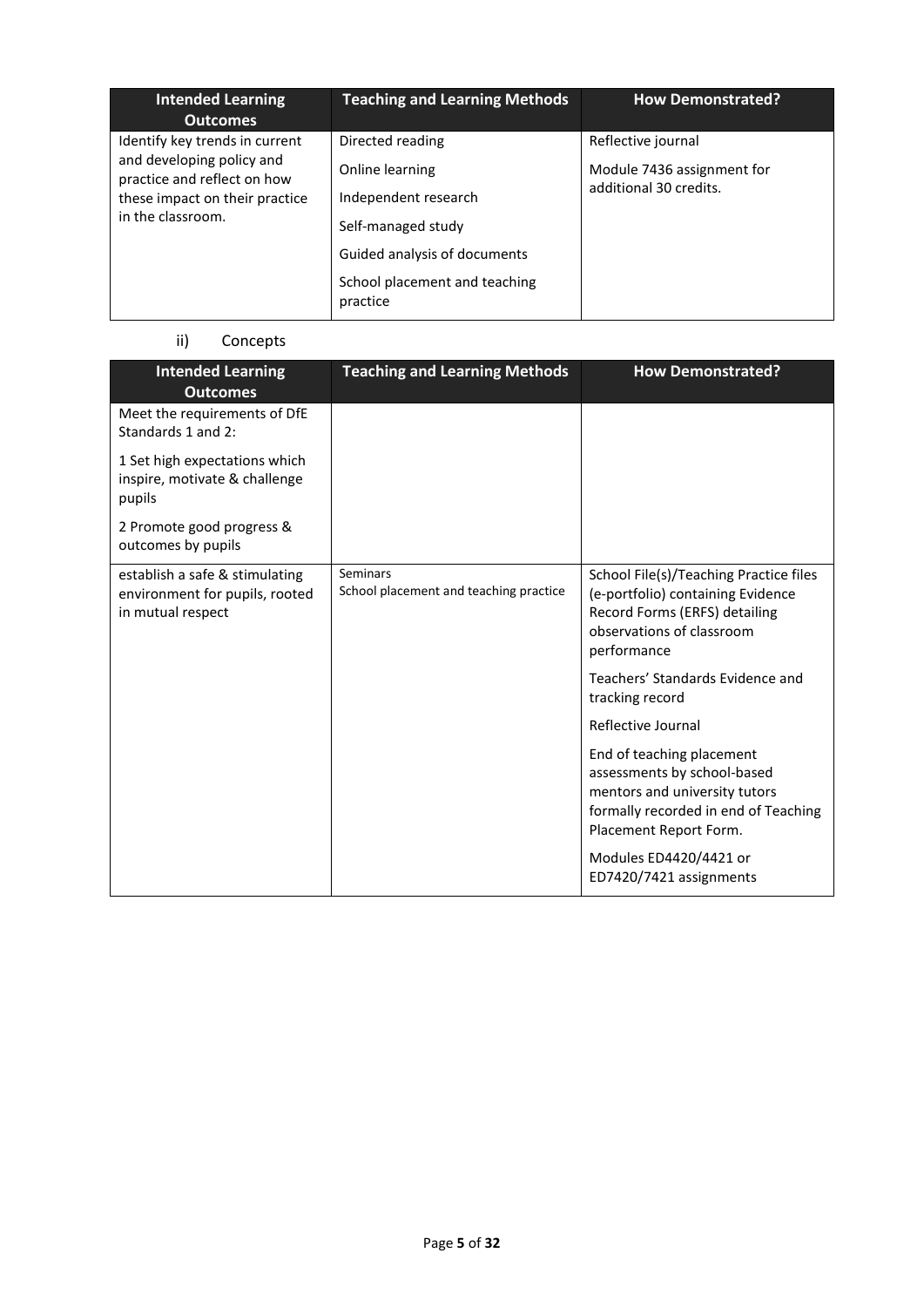| <b>Intended Learning</b><br><b>Outcomes</b>                                                                           | <b>Teaching and Learning Methods</b>               | <b>How Demonstrated?</b>                                                                                                                                    |
|-----------------------------------------------------------------------------------------------------------------------|----------------------------------------------------|-------------------------------------------------------------------------------------------------------------------------------------------------------------|
| set goals that stretch &<br>challenge pupils of all<br>backgrounds, abilities &<br>dispositions                       | Seminars<br>School placement and teaching practice | School File(s)/Teaching Practice files<br>(e-portfolio) containing Evidence<br>Record Forms (ERFS) detailing<br>observations of classroom<br>performance    |
|                                                                                                                       |                                                    | Teachers' Standards Evidence and<br>tracking record                                                                                                         |
|                                                                                                                       |                                                    | Reflective Journal                                                                                                                                          |
|                                                                                                                       |                                                    | End of teaching placement<br>assessments by school-based<br>mentors and university tutors<br>formally recorded in end of Teaching<br>Placement Report Form. |
|                                                                                                                       |                                                    | Modules ED4420/4421 or<br>ED7420/7421 assignments                                                                                                           |
| demonstrate consistently the<br>positive attitudes, values &<br>behaviour which are expected<br>of pupils.            | Seminars<br>School placement and teaching practice | School File(s)/Teaching Practice files<br>(e-portfolio) containing Evidence<br>Record Forms (ERFS) detailing<br>observations of classroom<br>performance    |
|                                                                                                                       |                                                    | Teachers' Standards Evidence and<br>tracking record                                                                                                         |
|                                                                                                                       |                                                    | Reflective Journal                                                                                                                                          |
|                                                                                                                       |                                                    | End of teaching placement<br>assessments by school-based<br>mentors and university tutors<br>formally recorded in end of Teaching<br>Placement Report Form. |
|                                                                                                                       |                                                    | Modules ED4420/4421 or<br>ED7420/7421 assignments                                                                                                           |
| be accountable for pupils'<br>Seminars<br>attainment, progress &<br>Self-directed study<br>outcomes<br>Directed tasks | School placement and teaching                      | School File(s)/Teaching Practice files<br>(e-portfolio) containing Evidence<br>Record Forms (ERFS) detailing<br>observations of classroom<br>performance    |
|                                                                                                                       | practice                                           | Teachers' Standards Evidence and<br>tracking record                                                                                                         |
|                                                                                                                       |                                                    | Reflective Journal                                                                                                                                          |
|                                                                                                                       |                                                    | End of teaching placement<br>assessments by school-based<br>mentors and university tutors<br>formally recorded in end of Teaching<br>Placement Report Form. |
|                                                                                                                       |                                                    | Modules ED4420/4421 or<br>ED7420/7421 assignments                                                                                                           |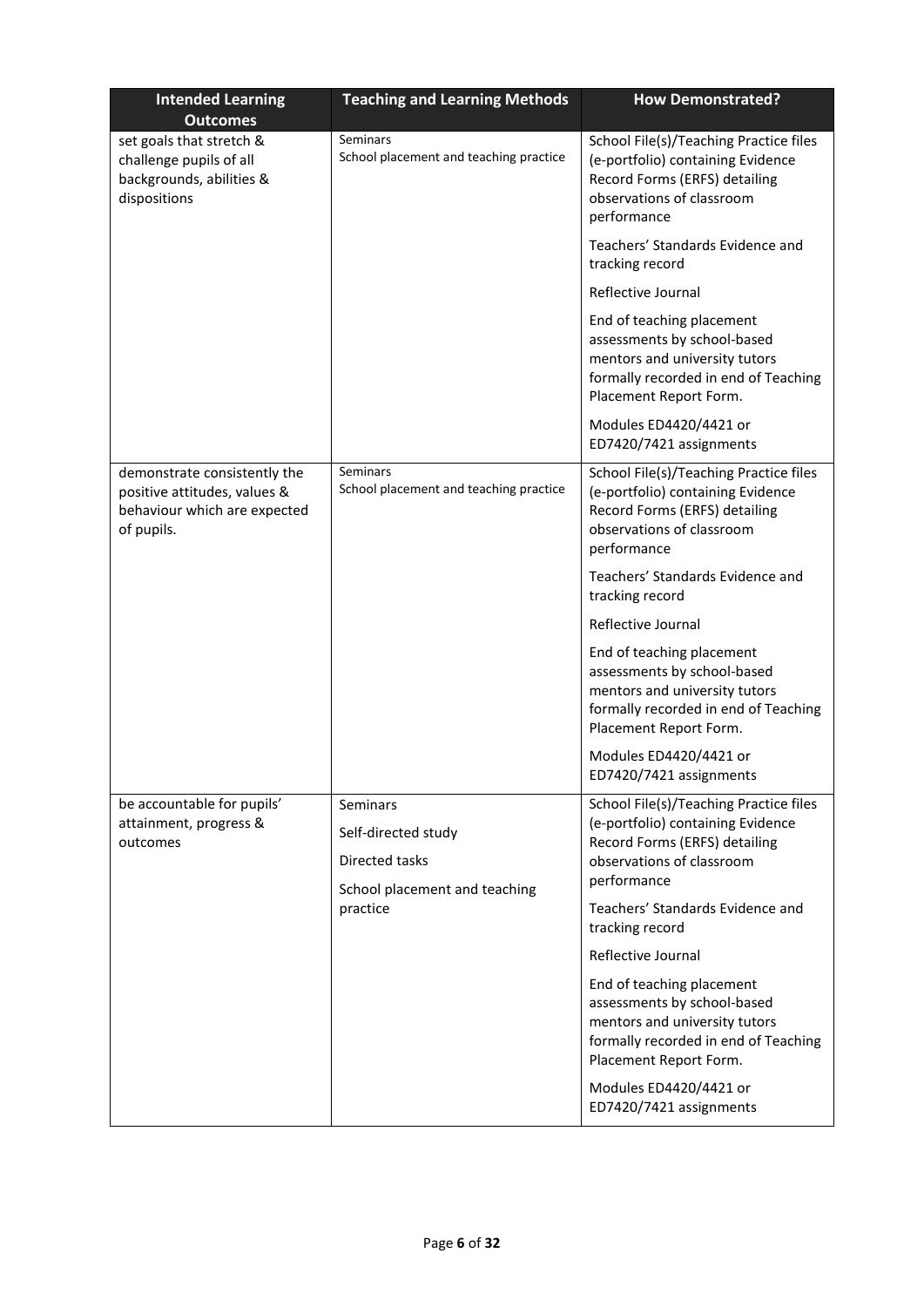| <b>Intended Learning</b><br><b>Outcomes</b>                                                       | <b>Teaching and Learning Methods</b>                                                                  | <b>How Demonstrated?</b>                                                                                                                                                                                                                                                                                                                                                                                                                                                             |
|---------------------------------------------------------------------------------------------------|-------------------------------------------------------------------------------------------------------|--------------------------------------------------------------------------------------------------------------------------------------------------------------------------------------------------------------------------------------------------------------------------------------------------------------------------------------------------------------------------------------------------------------------------------------------------------------------------------------|
| be aware of pupils' capabilities<br>& their prior knowledge, & plan<br>teaching to build on these | Seminars<br>Self-directed study<br>Directed tasks<br>School placement and teaching<br>practice        | School File(s)/Teaching Practice files<br>(e-portfolio) containing Evidence<br>Record Forms (ERFS) detailing<br>observations of classroom<br>performance<br>Teachers' Standards Evidence and<br>tracking record<br>Reflective Journal<br>End of teaching placement<br>assessments by school-based<br>mentors and university tutors<br>formally recorded in end of Teaching<br>Placement Report Form.<br>Modules ED4420/4421 or                                                       |
| guide pupils to reflect on the<br>progress they have made &<br>their emerging needs               | Seminars<br>Self-directed study<br><b>Directed tasks</b><br>School placement and teaching<br>practice | ED7420/7421 assignments<br>School File(s)/Teaching Practice files<br>(e-portfolio) containing Evidence<br>Record Forms (ERFS) detailing<br>observations of classroom<br>performance<br>Teachers' Standards Evidence and<br>tracking record<br>Reflective Journal<br>End of teaching placement<br>assessments by school-based<br>mentors and university tutors<br>formally recorded in end of Teaching<br>Placement Report Form.<br>Modules ED4420/4421 or<br>ED7420/7421 assignments |
| demonstrate knowledge &<br>understanding of how pupils<br>learn & how this impacts on<br>teaching | Seminars<br>Self-directed study<br>Directed tasks<br>School placement and teaching<br>practice        | School File(s)/Teaching Practice files<br>(e-portfolio) containing Evidence<br>Record Forms (ERFS) detailing<br>observations of classroom<br>performance<br>Teachers' Standards Evidence and<br>tracking record<br>Reflective Journal<br>End of teaching placement<br>assessments by school-based<br>mentors and university tutors<br>formally recorded in end of Teaching<br>Placement Report Form.<br>Modules ED4420/4421 or<br>ED7420/7421 assignments                            |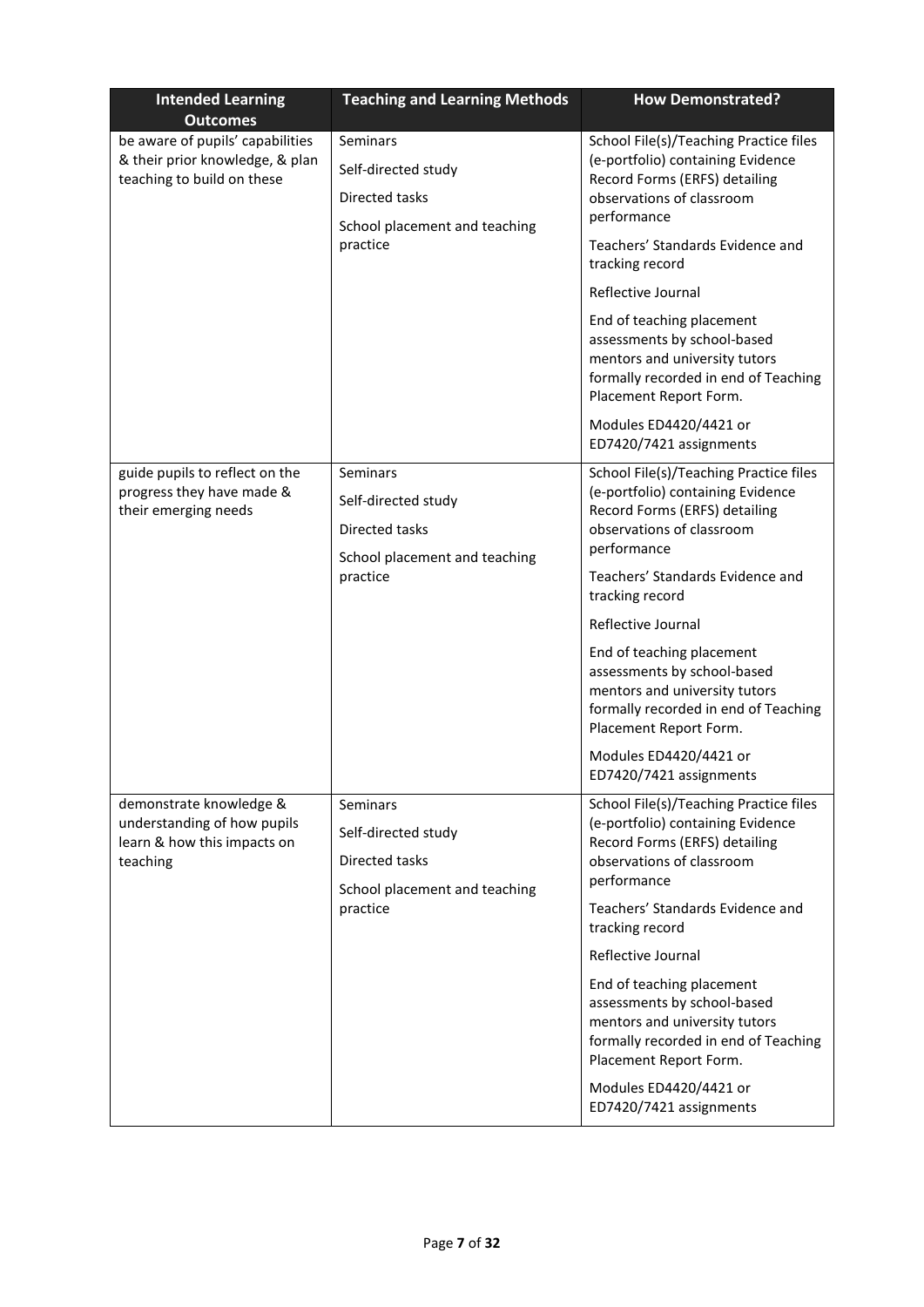| <b>Intended Learning</b><br><b>Outcomes</b>                                                        | <b>Teaching and Learning Methods</b>                                                                  | <b>How Demonstrated?</b>                                                                                                                                                                                                                                                                                                                                                                                                                                  |
|----------------------------------------------------------------------------------------------------|-------------------------------------------------------------------------------------------------------|-----------------------------------------------------------------------------------------------------------------------------------------------------------------------------------------------------------------------------------------------------------------------------------------------------------------------------------------------------------------------------------------------------------------------------------------------------------|
| encourage pupils to take a<br>responsible & conscientious<br>attitude to their own work &<br>study | <b>Seminars</b><br>Self-directed study<br>Directed tasks<br>School placement and teaching<br>practice | School File(s)/Teaching Practice files<br>(e-portfolio) containing Evidence<br>Record Forms (ERFS) detailing<br>observations of classroom<br>performance<br>Teachers' Standards Evidence and<br>tracking record<br>Reflective Journal<br>End of teaching placement<br>assessments by school-based<br>mentors and university tutors<br>formally recorded in end of Teaching<br>Placement Report Form.<br>Modules ED4420/4421 or<br>ED7420/7421 assignments |

# iii) Techniques

| <b>Intended Learning</b><br><b>Outcomes</b>                               | <b>Teaching and Learning Methods</b> | <b>How Demonstrated?</b>                                                                                                                                                           |
|---------------------------------------------------------------------------|--------------------------------------|------------------------------------------------------------------------------------------------------------------------------------------------------------------------------------|
| Meet DfE Standards 5, 6 and 7:                                            |                                      |                                                                                                                                                                                    |
| 5. Adapt teaching to respond to<br>the strengths & needs of all<br>pupils |                                      |                                                                                                                                                                                    |
| 6 Make accurate & productive<br>use of assessment                         |                                      |                                                                                                                                                                                    |
| 7 Manage behaviour effectively<br>to ensure safe learning<br>environment  |                                      |                                                                                                                                                                                    |
| know when & how to                                                        | Lectures                             | School File(s)/Teaching Practice File                                                                                                                                              |
| differentiate, using effective<br>approaches                              | <b>Tutorials</b>                     | Reflective Journal                                                                                                                                                                 |
|                                                                           | Seminars                             | ED4420/ED4421, ED7420/ED7421                                                                                                                                                       |
|                                                                           | Observations in schools              | Modules ED4420/4421 or ED7420/                                                                                                                                                     |
|                                                                           | Demonstrations                       | 7421 assignments (Level 6 and/or<br>Level 7)                                                                                                                                       |
|                                                                           | Working with mentor                  | Module Ed7436 assignment for                                                                                                                                                       |
|                                                                           | Teaching practice                    | additional 30 credits.                                                                                                                                                             |
|                                                                           | Planning lessons, teaching and       | Professional Development Portfolio                                                                                                                                                 |
|                                                                           | evaluating them                      | School File(s) containing Mentor and<br>Visiting Tutor Observation sheets<br>detailing observations of classroom<br>performance, post-lesson<br>evaluations and progress meetings. |
|                                                                           |                                      | End of teaching placement<br>assessments by school-based<br>mentors and university tutors<br>formally recorded in an end of Phase<br>Report Form.                                  |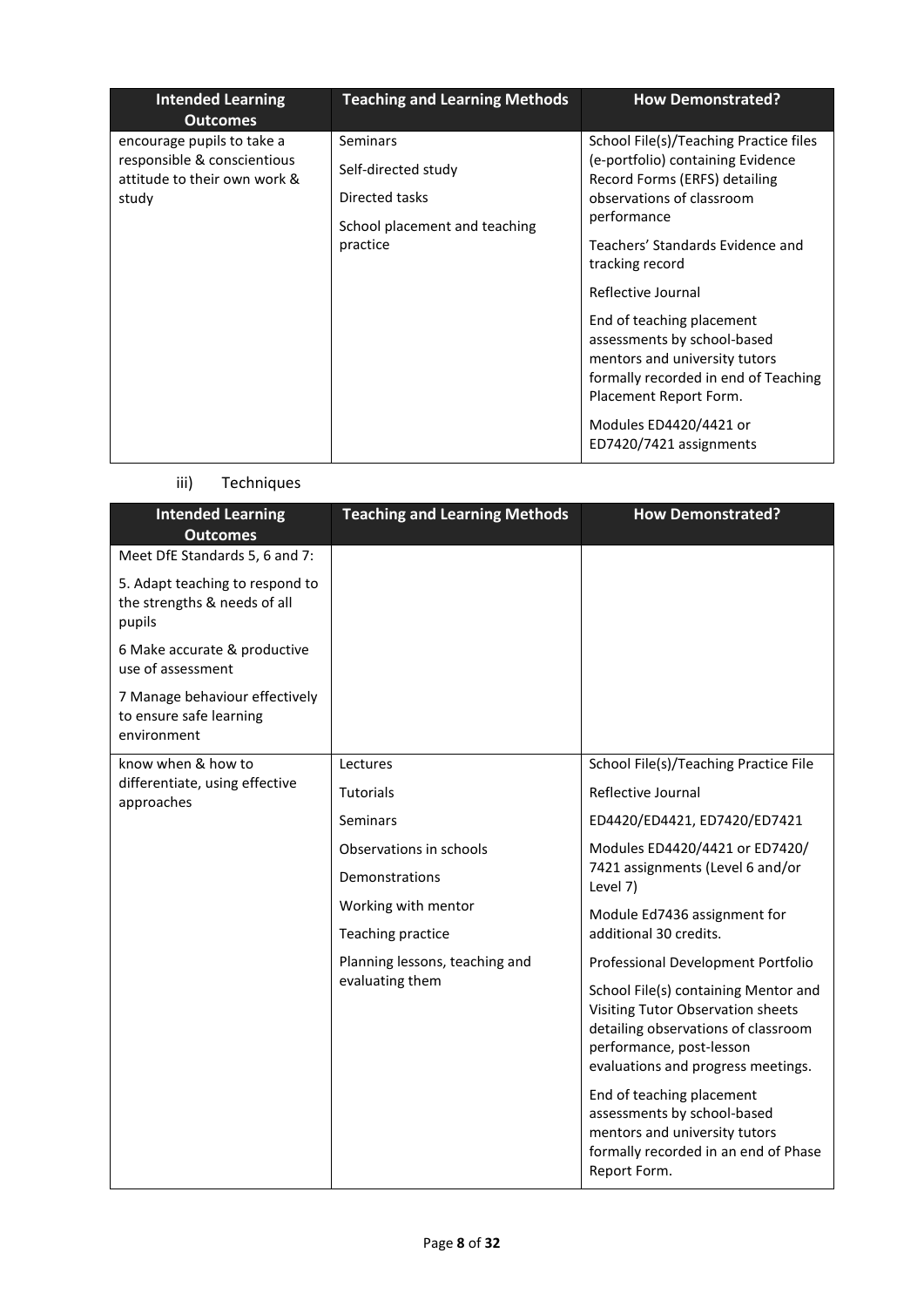| <b>Intended Learning</b><br><b>Outcomes</b>                       | <b>Teaching and Learning Methods</b> | <b>How Demonstrated?</b>                                                                                                                                                           |
|-------------------------------------------------------------------|--------------------------------------|------------------------------------------------------------------------------------------------------------------------------------------------------------------------------------|
| have a secure understanding of                                    | Lectures                             | School File(s)/Teaching Practice File                                                                                                                                              |
| how a range of factors can<br>inhibit pupils' ability to learn, & | Tutorials                            | Reflective Journal                                                                                                                                                                 |
| how best to overcome these                                        | Seminars                             | ED4420/ED4421, ED7420/ED7421                                                                                                                                                       |
|                                                                   | Observations in schools              | Modules ED4420/4421 or ED7420/                                                                                                                                                     |
|                                                                   | Demonstrations                       | 7421 assignments (Level 6 and/or<br>Level 7)                                                                                                                                       |
|                                                                   | Working with mentor                  | Module Ed7436 assignment for                                                                                                                                                       |
|                                                                   | Teaching practice                    | additional 30 credits.                                                                                                                                                             |
|                                                                   | Planning lessons, teaching and       | Professional Development Portfolio                                                                                                                                                 |
|                                                                   | evaluating them                      | School File(s) containing Mentor and<br>Visiting Tutor Observation sheets<br>detailing observations of classroom<br>performance, post-lesson<br>evaluations and progress meetings. |
|                                                                   |                                      | End of teaching placement<br>assessments by school-based<br>mentors and university tutors<br>formally recorded in an end of Phase<br>Report Form.                                  |
| demonstrate an awareness of                                       | Lectures                             | School File(s)/Teaching Practice File                                                                                                                                              |
| the physical, social &<br>intellectual development of             | Tutorials                            | Reflective Journal                                                                                                                                                                 |
| children, & know how to adapt                                     | <b>Seminars</b>                      | ED4420/ED4421, ED7420/ED7421                                                                                                                                                       |
| teaching to support pupils'<br>education at different stages of   | Observations in schools              | Modules ED4420/4421 or ED7420/                                                                                                                                                     |
| development                                                       | Demonstrations                       | 7421 assignments (Level 6 and/or<br>Level 7)                                                                                                                                       |
|                                                                   | Working with mentor                  | Module Ed7436 assignment for                                                                                                                                                       |
|                                                                   | Teaching practice                    | additional 30 credits.                                                                                                                                                             |
|                                                                   | Planning lessons, teaching and       | Professional Development Portfolio                                                                                                                                                 |
|                                                                   | evaluating them                      | School File(s) containing Mentor and<br>Visiting Tutor Observation sheets<br>detailing observations of classroom<br>performance, post-lesson<br>evaluations and progress meetings. |
|                                                                   |                                      | End of teaching placement<br>assessments by school-based<br>mentors and university tutors<br>formally recorded in an end of Phase<br>Report Form.                                  |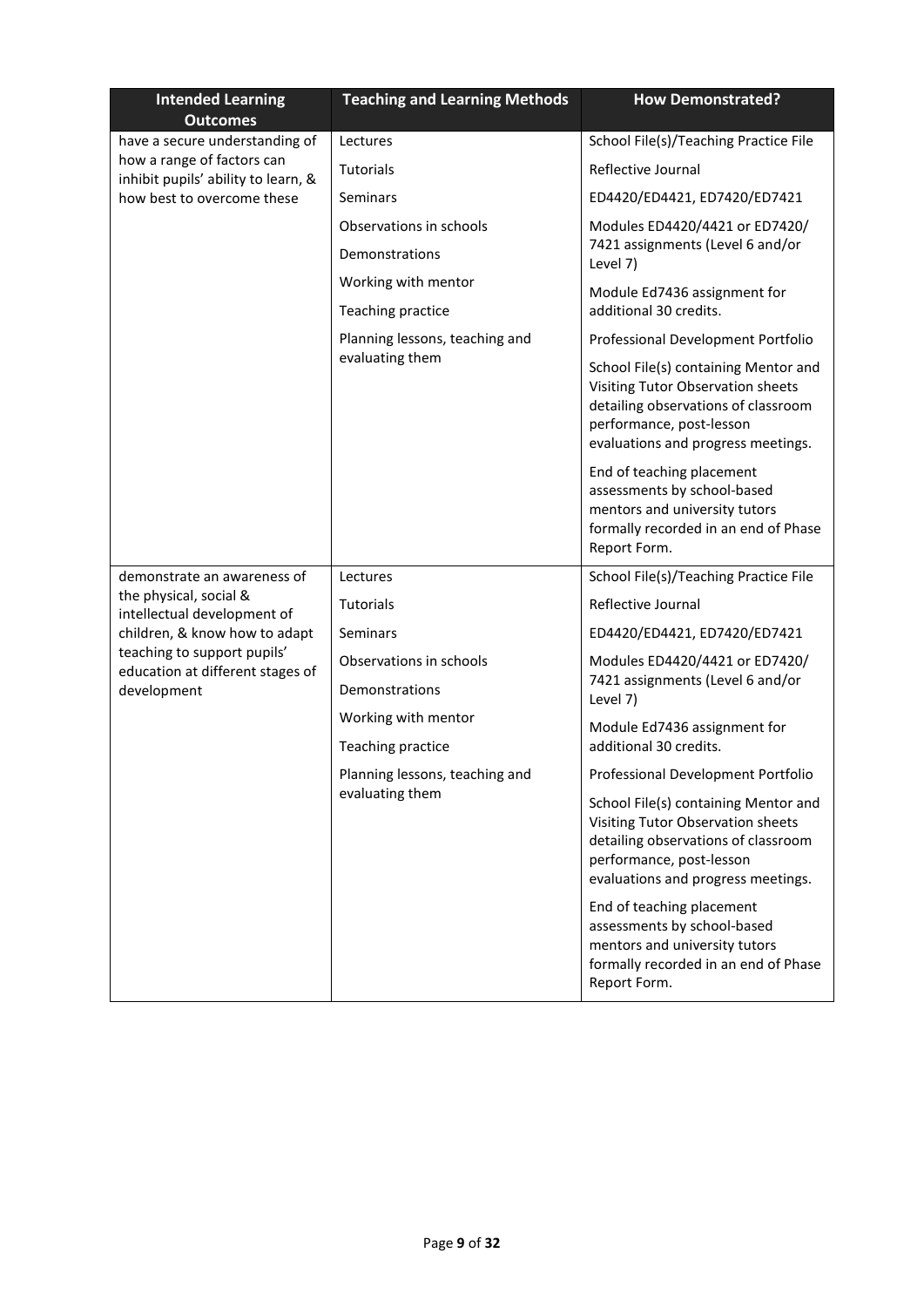| <b>Intended Learning</b><br><b>Outcomes</b>                                                           | <b>Teaching and Learning Methods</b>              | <b>How Demonstrated?</b>                                                                                                                                                           |
|-------------------------------------------------------------------------------------------------------|---------------------------------------------------|------------------------------------------------------------------------------------------------------------------------------------------------------------------------------------|
| have a clear understanding of                                                                         | Lectures                                          | School File(s)/Teaching Practice File                                                                                                                                              |
| pupil needs, including SEN, high<br>ability, EAL, with disabilities;<br>and be able to use & evaluate | Tutorials                                         | Reflective Journal                                                                                                                                                                 |
|                                                                                                       | Seminars                                          | ED4420/ED4421, ED7420/ED7421                                                                                                                                                       |
| teaching approaches to engage<br>& support.                                                           | Observations in schools                           | Modules ED4420/4421 or ED7420/                                                                                                                                                     |
|                                                                                                       | Demonstrations                                    | 7421 assignments (Level 6 and/or<br>Level 7)                                                                                                                                       |
|                                                                                                       | Working with mentor                               | Module Ed7436 assignment for                                                                                                                                                       |
|                                                                                                       | Teaching practice                                 | additional 30 credits.                                                                                                                                                             |
|                                                                                                       | Planning lessons, teaching and                    | Professional Development Portfolio                                                                                                                                                 |
|                                                                                                       | evaluating them                                   | School File(s) containing Mentor and<br>Visiting Tutor Observation sheets<br>detailing observations of classroom<br>performance, post-lesson<br>evaluations and progress meetings. |
|                                                                                                       |                                                   | End of teaching placement<br>assessments by school-based<br>mentors and university tutors<br>formally recorded in an end of Phase<br>Report Form.                                  |
| know & understand how to assess                                                                       | Lectures                                          | Modules ED4423/ED4424                                                                                                                                                              |
| the relevant subject & curriculum<br>areas, including statutory                                       | Tutorials                                         | School File(s) including Standards Log                                                                                                                                             |
| assessment requirements                                                                               | <b>Seminars</b>                                   | (level 6):                                                                                                                                                                         |
|                                                                                                       | Observations in schools                           | Reflective tasks and regular lesson                                                                                                                                                |
|                                                                                                       | Demonstrations                                    | evaluations                                                                                                                                                                        |
|                                                                                                       | Working with mentor                               | Evidence detailing observations of<br>classroom performance.                                                                                                                       |
|                                                                                                       | Teaching practice                                 | End of teaching placement                                                                                                                                                          |
|                                                                                                       | Planning lessons, teaching and<br>evaluating them | assessments by mentors.                                                                                                                                                            |
|                                                                                                       |                                                   | Modules ED7420/ED7421 (Level 7) or<br>Modules ED4420/ED4421 (Level 6)<br>assignments.                                                                                              |
| make use of formative &                                                                               | Lectures                                          | Modules ED4423/ED4424                                                                                                                                                              |
| summative assessment                                                                                  | Tutorials                                         | School File(s) including Standards Log<br>(level 6):                                                                                                                               |
|                                                                                                       | Seminars                                          | Reflective tasks and regular lesson                                                                                                                                                |
|                                                                                                       | Observations in schools                           | evaluations                                                                                                                                                                        |
|                                                                                                       | Demonstrations                                    | Evidence detailing observations of                                                                                                                                                 |
|                                                                                                       | Working with mentor                               | classroom performance.                                                                                                                                                             |
|                                                                                                       | Teaching practice                                 | End of teaching placement                                                                                                                                                          |
|                                                                                                       | Planning lessons, teaching and<br>evaluating them | assessments by mentors.                                                                                                                                                            |
|                                                                                                       |                                                   | Modules ED7420/ED7421 (Level 7) or<br>Modules ED4420/ED4421 (Level 6)<br>assignments                                                                                               |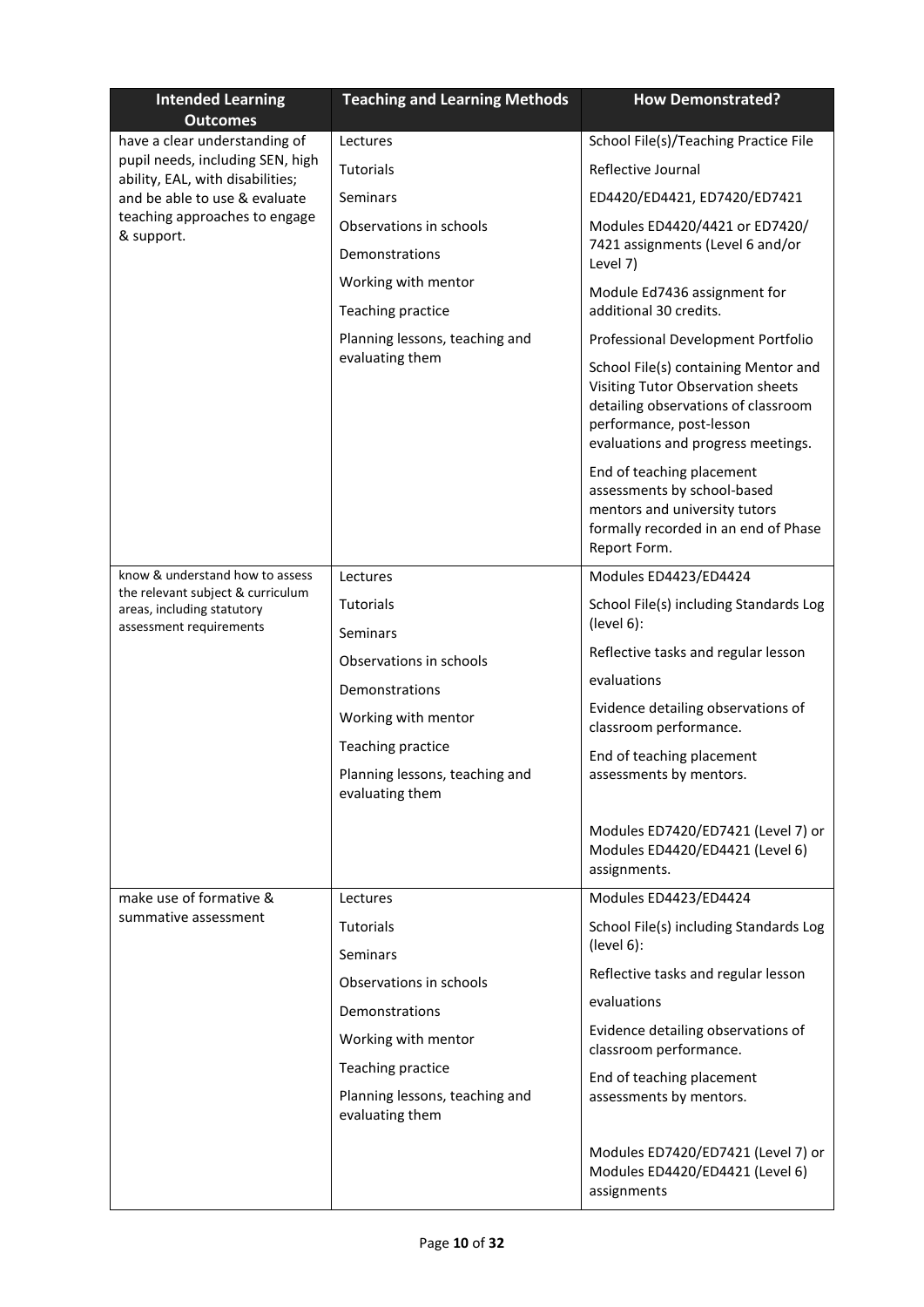| <b>Intended Learning</b><br><b>Outcomes</b>                                        | <b>Teaching and Learning Methods</b>              | <b>How Demonstrated?</b>                                                                                         |
|------------------------------------------------------------------------------------|---------------------------------------------------|------------------------------------------------------------------------------------------------------------------|
| use relevant data to monitor                                                       | Lectures                                          | Modules ED4423/ED4424                                                                                            |
| progress, set targets, plan<br>lessons                                             | <b>Tutorials</b>                                  | School File(s) including Standards Log                                                                           |
|                                                                                    | <b>Seminars</b>                                   | (level 6):                                                                                                       |
|                                                                                    | Observations in schools                           | Reflective tasks and regular lesson                                                                              |
|                                                                                    | Demonstrations                                    | evaluations                                                                                                      |
|                                                                                    | Working with mentor                               | Evidence detailing observations of<br>classroom performance.                                                     |
|                                                                                    | Teaching practice                                 |                                                                                                                  |
|                                                                                    | Planning lessons, teaching and<br>evaluating them | End of teaching placement<br>assessments by mentors.                                                             |
|                                                                                    |                                                   | Modules ED7420/ED7421 (Level 7) or<br>Modules ED4420/ED4421 (Level 6)<br>assignments                             |
| give pupils regular oral and                                                       | Lectures                                          | Modules ED4423/ED4424                                                                                            |
| written feedback, & encourage<br>pupils to respond to the                          | Tutorials                                         | School File(s) including Standards Log                                                                           |
| feedback                                                                           | <b>Seminars</b>                                   | (level 6):                                                                                                       |
|                                                                                    | Observations in schools                           | Reflective tasks and regular lesson                                                                              |
|                                                                                    | Demonstrations                                    | evaluations                                                                                                      |
|                                                                                    | Working with mentor                               | Evidence detailing observations of<br>classroom performance.                                                     |
|                                                                                    | Teaching practice                                 | End of teaching placement                                                                                        |
|                                                                                    | Planning lessons, teaching and<br>evaluating them | assessments by mentors.                                                                                          |
|                                                                                    |                                                   | Modules ED7420/ED7421 (Level 7) or<br>Modules ED4420/ED4421 (Level 6)<br>assignments                             |
| have clear rules & routines for                                                    | Lectures                                          | ED4423/ED4424 School File(s)                                                                                     |
| behaviour in classrooms, & take<br>responsibility for promoting                    | Tutorials                                         | including School File(s) including<br>Standards Log (level 6):                                                   |
| good & courteous behaviour in                                                      | Seminars                                          | Evidence detailing observations of                                                                               |
| classrooms & around school, in<br>accordance with the school's<br>behaviour policy | Observations in schools                           | classroom performance.                                                                                           |
|                                                                                    | Demonstrations                                    | End of teaching placement                                                                                        |
|                                                                                    | Working with mentor                               | assessments by mentors.                                                                                          |
|                                                                                    | Teaching practice                                 | Evidence of professionalism,<br>application, demeanour, appropriate                                              |
|                                                                                    | Planning lessons, teaching and<br>evaluating them | dress and personal discipline; acting<br>as an appropriate role model<br>(evaluated by school-based<br>mentors). |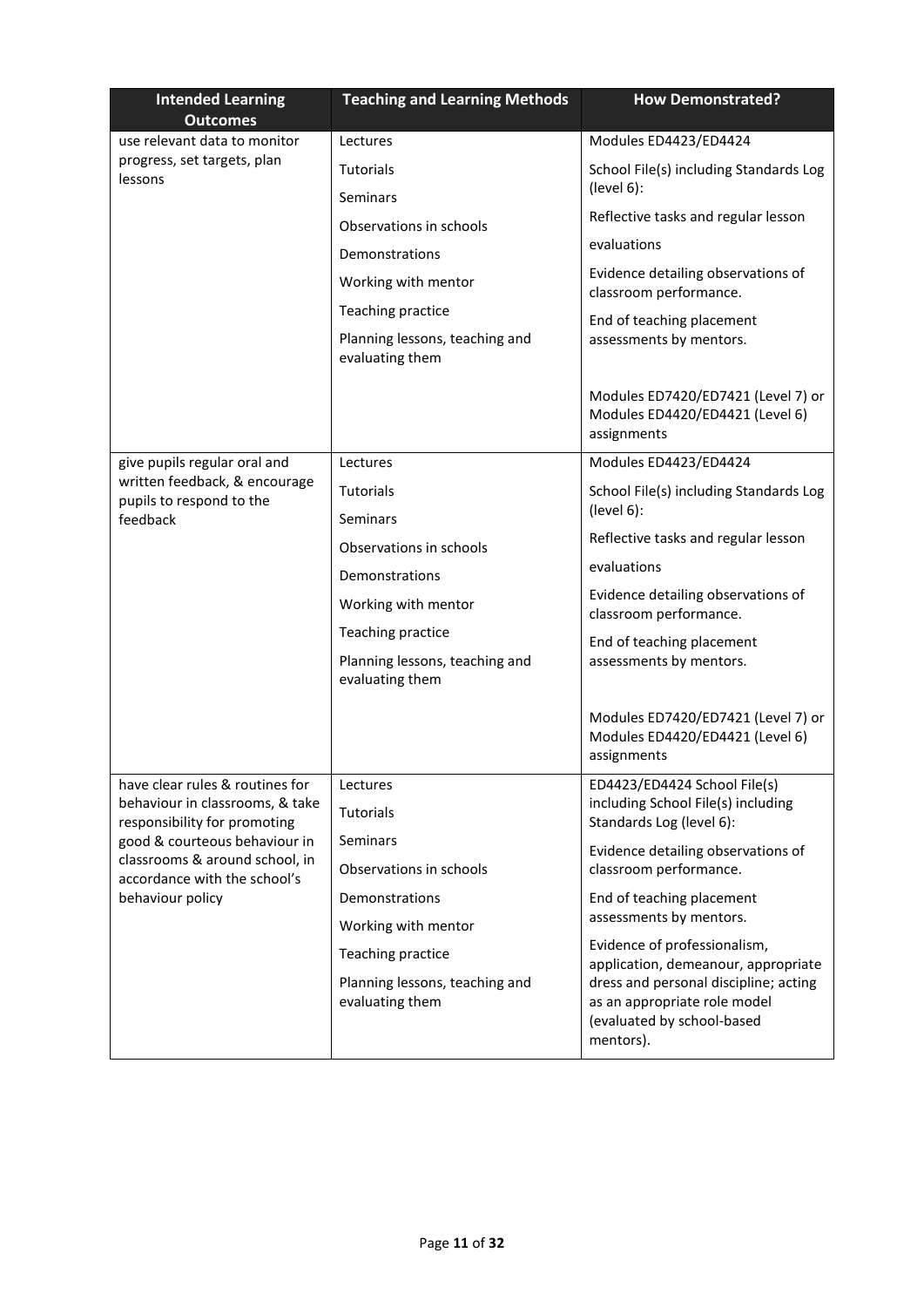| <b>Intended Learning</b><br><b>Outcomes</b>                                                                                                                                    | <b>Teaching and Learning Methods</b>                                                                                                                                            | <b>How Demonstrated?</b>                                                                                                                                                                                                                                                                                                                                                                                          |
|--------------------------------------------------------------------------------------------------------------------------------------------------------------------------------|---------------------------------------------------------------------------------------------------------------------------------------------------------------------------------|-------------------------------------------------------------------------------------------------------------------------------------------------------------------------------------------------------------------------------------------------------------------------------------------------------------------------------------------------------------------------------------------------------------------|
| have high expectations of<br>behaviour, & establish a<br>framework for discipline with a<br>range of strategies, using<br>praise, sanctions & rewards<br>consistently & fairly | Lectures<br><b>Tutorials</b>                                                                                                                                                    | ED4423/ED4424 School File(s)<br>including School File(s) including<br>Standards Log (level 6):                                                                                                                                                                                                                                                                                                                    |
|                                                                                                                                                                                | Seminars<br>Observations in schools<br>Demonstrations<br>Working with mentor<br>Teaching practice<br>Planning lessons, teaching and                                             | Evidence detailing observations of<br>classroom performance.<br>End of teaching placement<br>assessments by mentors.<br>Evidence of professionalism,<br>application, demeanour, appropriate<br>dress and personal discipline; acting                                                                                                                                                                              |
|                                                                                                                                                                                | evaluating them                                                                                                                                                                 | as an appropriate role model<br>(evaluated by school-based<br>mentors).                                                                                                                                                                                                                                                                                                                                           |
| manage classes effectively,<br>using approaches which are<br>appropriate to pupils' needs in<br>order to involve & motivate<br>them                                            | Lectures<br><b>Tutorials</b><br>Seminars                                                                                                                                        | ED4423/ED4424 School File(s)<br>including School File(s) including<br>Standards Log (level 6):<br>Evidence detailing observations of                                                                                                                                                                                                                                                                              |
|                                                                                                                                                                                | Observations in schools<br>Demonstrations<br>Working with mentor<br>Teaching practice<br>Planning lessons, teaching and<br>evaluating them                                      | classroom performance.<br>End of teaching placement<br>assessments by mentors.<br>Evidence of professionalism,<br>application, demeanour, appropriate<br>dress and personal discipline; acting<br>as an appropriate role model<br>(evaluated by school-based<br>mentors).                                                                                                                                         |
| maintain good relationships<br>with pupils, exercise<br>appropriate authority, & act<br>decisively when necessary.                                                             | Lectures<br>Tutorials<br>Seminars<br>Observations in schools<br>Demonstrations<br>Working with mentor<br>Teaching practice<br>Planning lessons, teaching and<br>evaluating them | ED4423/ED4424 School File(s)<br>including School File(s) including<br>Standards Log (level 6):<br>Evidence detailing observations of<br>classroom performance.<br>End of teaching placement<br>assessments by mentors.<br>Evidence of professionalism,<br>application, demeanour, appropriate<br>dress and personal discipline; acting<br>as an appropriate role model<br>(evaluated by school-based<br>mentors). |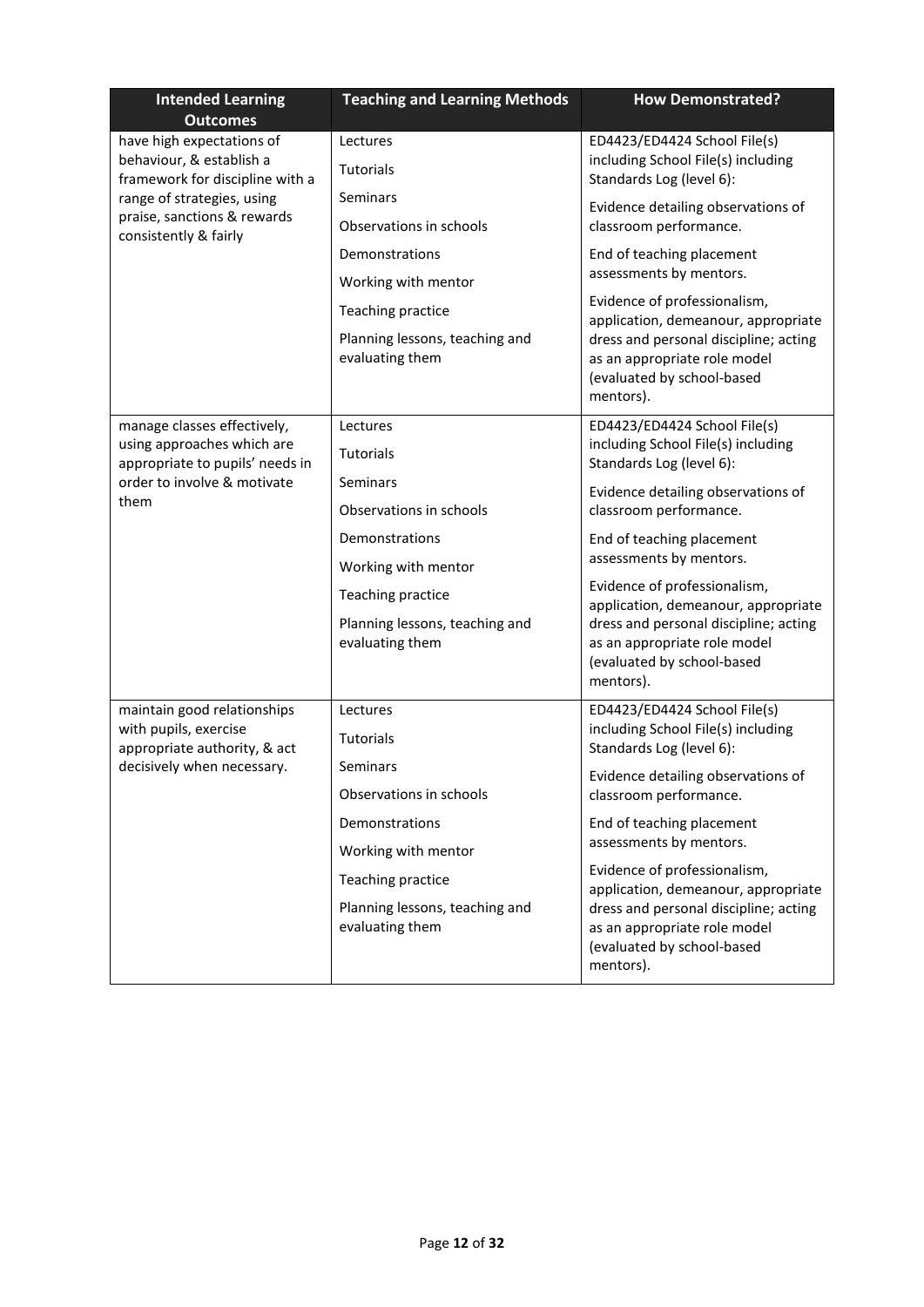# iv) Critical analysis

| <b>Intended Learning</b><br><b>Outcomes</b>                                                     | <b>Teaching and Learning Methods</b>                                                                                                                                                                                                     | <b>How Demonstrated?</b>                                                                                                                                                                                                                                                                                                                                                                                                                          |
|-------------------------------------------------------------------------------------------------|------------------------------------------------------------------------------------------------------------------------------------------------------------------------------------------------------------------------------------------|---------------------------------------------------------------------------------------------------------------------------------------------------------------------------------------------------------------------------------------------------------------------------------------------------------------------------------------------------------------------------------------------------------------------------------------------------|
| Analyse teaching and learning,<br>exploring how pupils learn                                    | Lectures<br><b>Tutorials</b><br>Seminars<br>Directed reading<br>Observations in schools<br>Demonstrations<br>Computer-aided learning<br>Working with mentor<br>Induction programmes in school<br>Independent research in school settings | Two written assignments (5000 words<br>each, ED7420/7421) and the additional<br>30-credit module assignment (ED7436).<br>Reflective Journal<br>Teaching practice reflections/teaching<br>practice file<br>Professional development portfolio (PDP)<br>Formative presentations at the<br>University<br>End of teaching placement assessments<br>by school-based mentors and university<br>tutors formally recorded in end of Phase<br>Report Form. |
| Evaluate classroom practice<br>through action research or case<br>studies of classroom practice | Lectures<br><b>Tutorials</b><br>Seminars<br>Directed reading<br>Observations in schools<br>Demonstrations<br>Computer-aided learning<br>Working with mentor<br>Induction programmes in school<br>Independent research in school settings | Two written assignments (5000 words<br>each, ED7420/7421) and the additional<br>30-credit module assignment (ED7436).<br>Reflective Journal<br>Teaching practice reflections/teaching<br>practice file<br>Professional development portfolio (PDP)<br>Formative presentations at the<br>University<br>End of teaching placement assessments<br>by school-based mentors and university<br>tutors formally recorded in end of Phase<br>Report Form. |
| Use and evaluate approaches to<br>managing pupil behaviour<br>effectively                       | Lectures<br><b>Tutorials</b><br>Seminars<br>Directed reading<br>Observations in schools<br>Demonstrations<br>Computer-aided learning<br>Working with mentor<br>Induction programmes in school<br>Independent research in school settings | Two written assignments (5000 words<br>each, ED7420/7421) and the additional<br>30-credit module assignment (ED7436).<br>Reflective Journal<br>Teaching practice reflections/teaching<br>practice file<br>Professional development portfolio (PDP)<br>Formative presentations at the<br>University<br>End of teaching placement assessments<br>by school-based mentors and university<br>tutors formally recorded in end of Phase<br>Report Form. |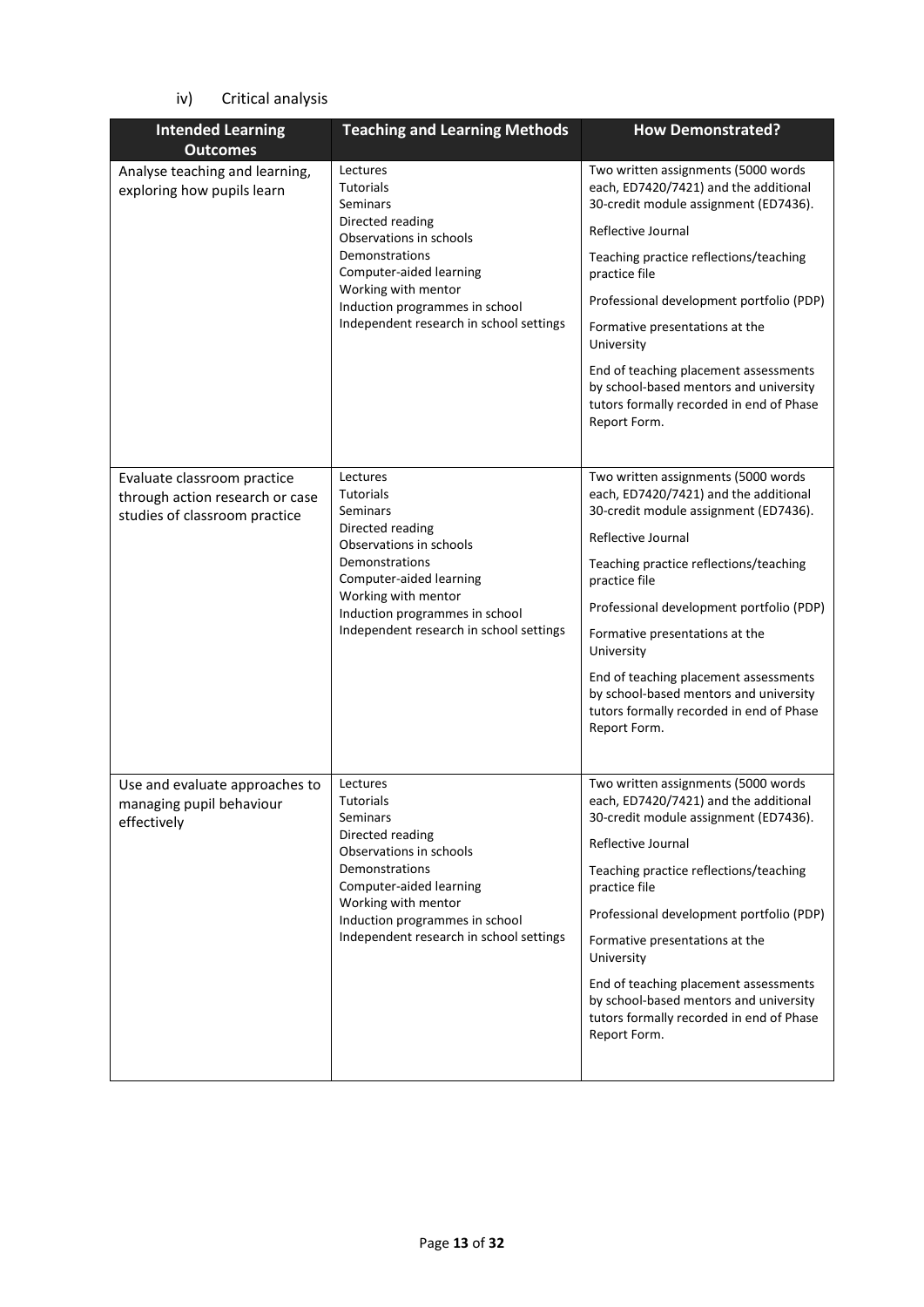| <b>Intended Learning</b>                                                                                                                                                                                                                                                                                                                                   | <b>Teaching and Learning Methods</b>                                                                                                                                                                                                     | <b>How Demonstrated?</b>                                                                                                                                                                                                                                                                                                                                                                                                                          |
|------------------------------------------------------------------------------------------------------------------------------------------------------------------------------------------------------------------------------------------------------------------------------------------------------------------------------------------------------------|------------------------------------------------------------------------------------------------------------------------------------------------------------------------------------------------------------------------------------------|---------------------------------------------------------------------------------------------------------------------------------------------------------------------------------------------------------------------------------------------------------------------------------------------------------------------------------------------------------------------------------------------------------------------------------------------------|
| <b>Outcomes</b><br>Evaluate ways to assess pupil<br>learning formatively and<br>summatively                                                                                                                                                                                                                                                                | Lectures<br><b>Tutorials</b><br>Seminars<br>Directed reading<br>Observations in schools<br>Demonstrations<br>Computer-aided learning<br>Working with mentor<br>Induction programmes in school<br>Independent research in school settings | Two written assignments (5000 words<br>each, ED7420/7421) and the additional<br>30-credit module assignment (ED7436).<br>Reflective Journal<br>Teaching practice reflections/teaching<br>practice file<br>Professional development portfolio (PDP)<br>Formative presentations at the<br>University<br>End of teaching placement assessments<br>by school-based mentors and university<br>tutors formally recorded in end of Phase<br>Report Form. |
| Evaluate curricula                                                                                                                                                                                                                                                                                                                                         | Lectures<br><b>Tutorials</b><br>Seminars<br>Directed reading<br>Observations in schools<br>Demonstrations<br>Computer-aided learning<br>Working with mentor<br>Induction programmes in school<br>Independent research in school settings | Two written assignments (5000 words<br>each, ED7420/7421) and the additional<br>30-credit module assignment (ED7436).<br>Reflective Journal<br>Teaching practice reflections/teaching<br>practice file<br>Professional development portfolio (PDP)<br>Formative presentations at the<br>University<br>End of teaching placement assessments<br>by school-based mentors and university<br>tutors formally recorded in end of Phase<br>Report Form. |
| Module ED7436: Examine and<br>critically evaluate education<br>research evidence relevant to<br>trends and developments, for<br>example in relation to school<br>policies and priorities such as<br>inclusion, equal opportunities,<br>differentiation, literacy, behaviour<br>management, safeguarding,<br>Personal/Social and Health<br>Education(PSHE). | Directed reading<br>Observations in schools<br>Independent research in school settings                                                                                                                                                   | Module ED7436 assignment for<br>additional 30 credits.                                                                                                                                                                                                                                                                                                                                                                                            |

### v) Presentation

| <b>Intended Learning</b><br><b>Outcomes</b>                                                                                                                                    | <b>Teaching and Learning Methods</b> | <b>How Demonstrated?</b> |
|--------------------------------------------------------------------------------------------------------------------------------------------------------------------------------|--------------------------------------|--------------------------|
| Presentation is a continual<br>factor in the work of student-<br>teachers in this programme, at<br>the University and in school e.g.<br>in meeting Standard 4 (DfE<br>$2012$ : |                                      |                          |
| 4 Plan & teach well-structured<br>lessons                                                                                                                                      |                                      |                          |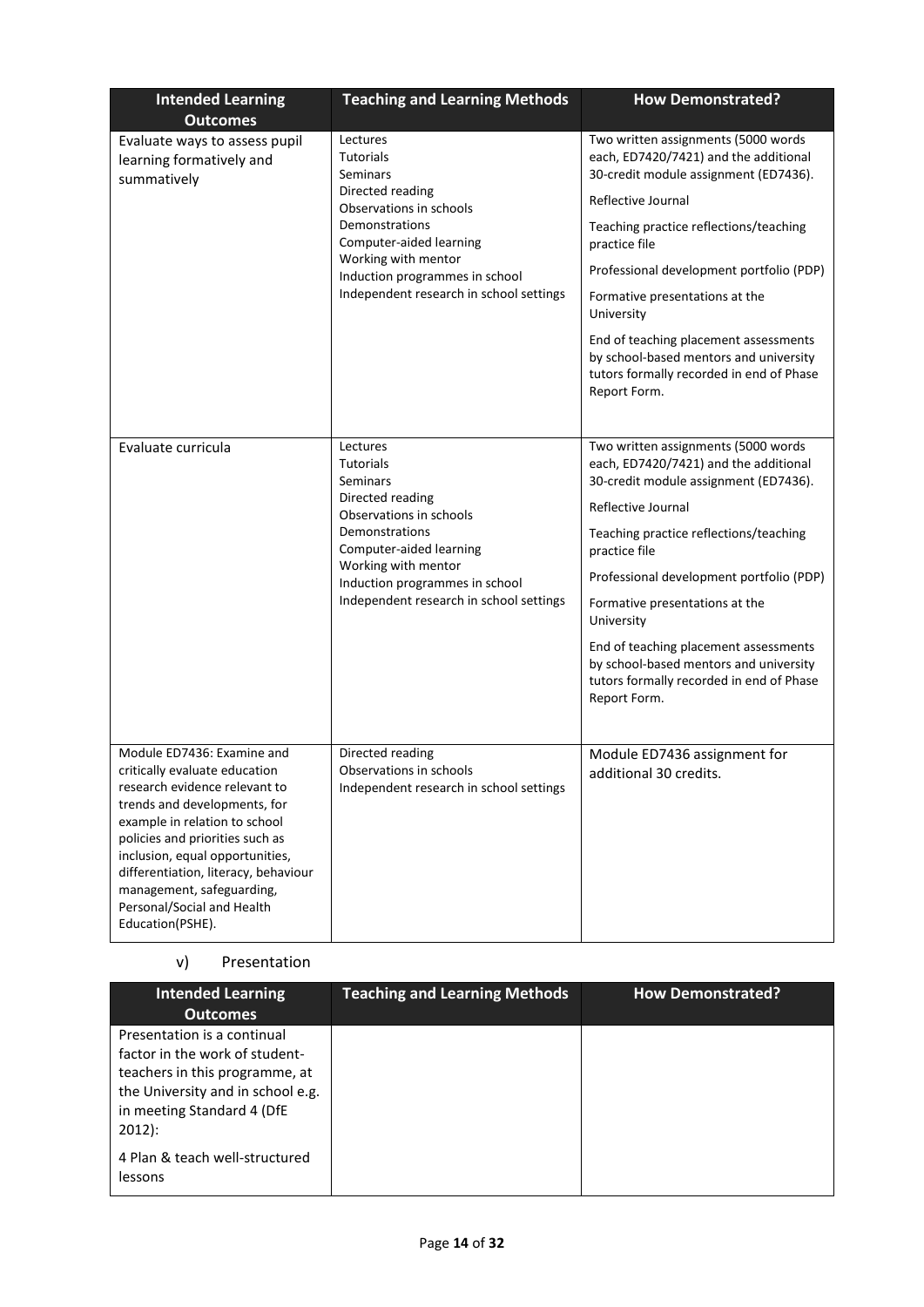| <b>Intended Learning</b>                                                            | <b>Teaching and Learning Methods</b>                                                                                  | <b>How Demonstrated?</b>                                                                                                                    |
|-------------------------------------------------------------------------------------|-----------------------------------------------------------------------------------------------------------------------|---------------------------------------------------------------------------------------------------------------------------------------------|
| <b>Outcomes</b>                                                                     |                                                                                                                       |                                                                                                                                             |
| impart knowledge & develop<br>understanding through effective<br>use of lesson time | Lectures                                                                                                              | School File(s).                                                                                                                             |
|                                                                                     | <b>Tutorials</b><br>Seminars<br>Observations in schools<br>Demonstrations<br>Working with mentor<br>Teaching practice | Modules ED4420/4421 or<br>ED7420/7421nassignments (Level 6<br>and/or Level 7)                                                               |
|                                                                                     |                                                                                                                       | Module 7436 assignment for additional<br>30 credits.                                                                                        |
|                                                                                     |                                                                                                                       | Professional Development Portfolio<br>(PDP)                                                                                                 |
|                                                                                     |                                                                                                                       | School File(s) containing Evidence<br>Record Forms (ERFS) detailing<br>observations of classroom performance                                |
|                                                                                     |                                                                                                                       | Teaching practice observations                                                                                                              |
|                                                                                     |                                                                                                                       | Formative presentations in the University                                                                                                   |
|                                                                                     |                                                                                                                       | End of teaching placement assessments<br>by school-based mentors and university<br>tutors formally recorded in end of Phase<br>Report Form. |
|                                                                                     |                                                                                                                       |                                                                                                                                             |
| promote a love of learning &                                                        | Lectures                                                                                                              | School File(s).                                                                                                                             |
| children's intellectual curiosity                                                   | <b>Tutorials</b><br>Seminars<br>Observations in schools                                                               | Modules ED4420/4421 or<br>ED7420/7421nassignments (Level 6<br>and/or Level 7)                                                               |
|                                                                                     | Demonstrations<br>Working with mentor                                                                                 | Module 7436 assignment for additional<br>30 credits.                                                                                        |
|                                                                                     | Teaching practice                                                                                                     | Professional Development Portfolio<br>(PDP)                                                                                                 |
|                                                                                     |                                                                                                                       | School File(s) containing Evidence<br>Record Forms (ERFS) detailing<br>observations of classroom performance                                |
|                                                                                     |                                                                                                                       | Teaching practice observations                                                                                                              |
|                                                                                     |                                                                                                                       | Formative presentations in the University                                                                                                   |
|                                                                                     |                                                                                                                       | End of teaching placement assessments<br>by school-based mentors and university<br>tutors formally recorded in end of Phase<br>Report Form. |
|                                                                                     |                                                                                                                       |                                                                                                                                             |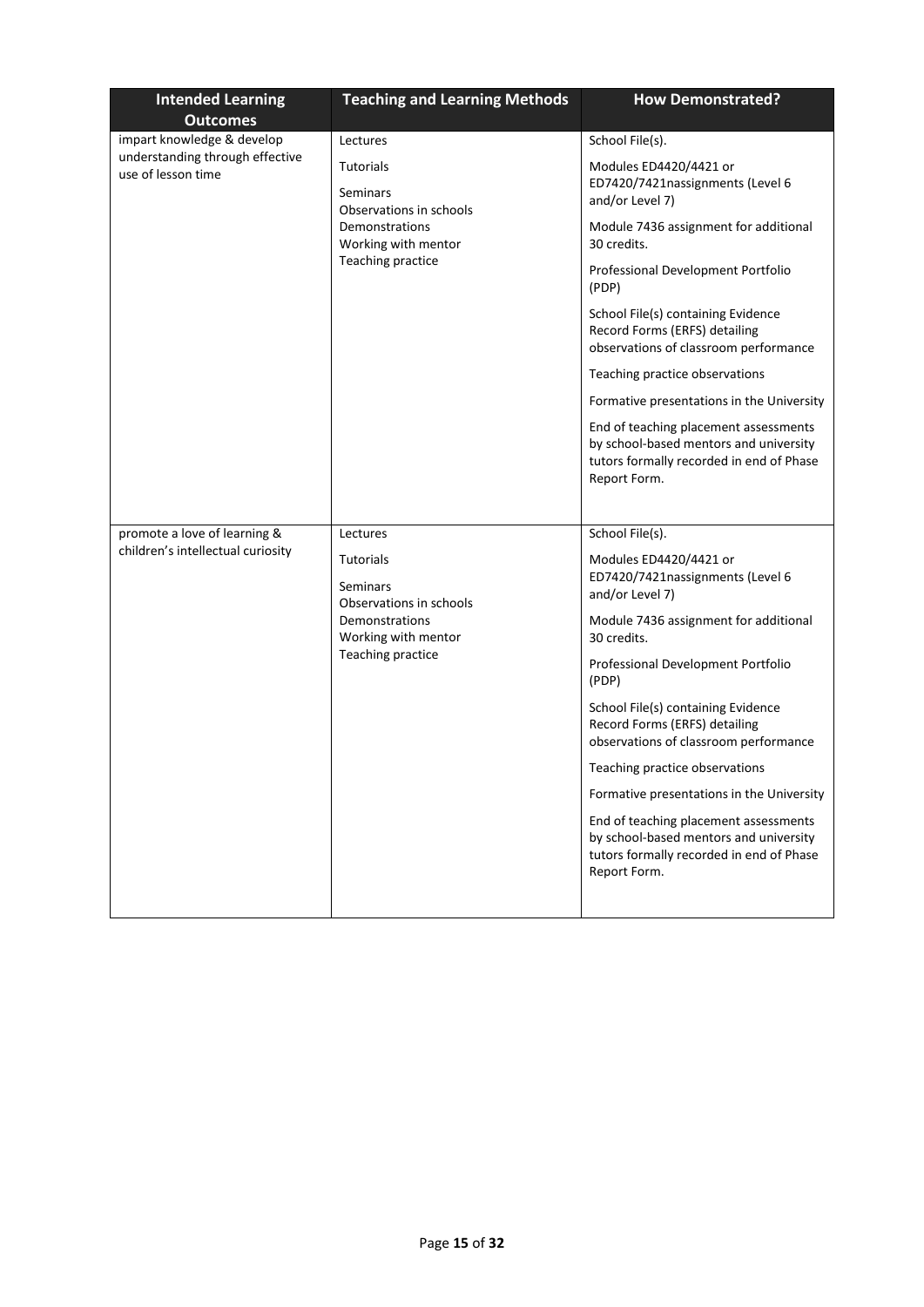| <b>Intended Learning</b>                                                                          | <b>Teaching and Learning Methods</b>                                                                           | <b>How Demonstrated?</b>                                                                                                                    |
|---------------------------------------------------------------------------------------------------|----------------------------------------------------------------------------------------------------------------|---------------------------------------------------------------------------------------------------------------------------------------------|
| <b>Outcomes</b><br>set homework & plan other out-of-                                              | Lectures                                                                                                       | School File(s).                                                                                                                             |
| class activities to consolidate &<br>extend the knowledge &<br>understanding pupils have acquired | Tutorials<br>Seminars<br>Observations in schools<br>Demonstrations<br>Working with mentor<br>Teaching practice | Modules ED4420/4421 or<br>ED7420/7421nassignments (Level 6<br>and/or Level 7)                                                               |
|                                                                                                   |                                                                                                                | Module 7436 assignment for additional<br>30 credits.                                                                                        |
|                                                                                                   |                                                                                                                | Professional Development Portfolio<br>(PDP)                                                                                                 |
|                                                                                                   |                                                                                                                | School File(s) containing Evidence<br>Record Forms (ERFS) detailing<br>observations of classroom performance                                |
|                                                                                                   |                                                                                                                | Teaching practice observations                                                                                                              |
|                                                                                                   |                                                                                                                | Formative presentations in the University                                                                                                   |
|                                                                                                   |                                                                                                                | End of teaching placement assessments<br>by school-based mentors and university<br>tutors formally recorded in end of Phase<br>Report Form. |
|                                                                                                   |                                                                                                                |                                                                                                                                             |
| contribute to the design &                                                                        | Lectures                                                                                                       | School File(s).                                                                                                                             |
| provision of an engaging curriculum<br>within the relevant subject area(s).                       | Tutorials<br>Seminars<br>Observations in schools                                                               | Modules ED4420/4421 or<br>ED7420/7421nassignments (Level 6<br>and/or Level 7)                                                               |
|                                                                                                   | Demonstrations<br>Working with mentor                                                                          | Module 7436 assignment for additional<br>30 credits.                                                                                        |
|                                                                                                   | Teaching practice                                                                                              | Professional Development Portfolio<br>(PDP)                                                                                                 |
|                                                                                                   |                                                                                                                | School File(s) containing Evidence<br>Record Forms (ERFS) detailing<br>observations of classroom performance                                |
|                                                                                                   |                                                                                                                | Teaching practice observations                                                                                                              |
|                                                                                                   |                                                                                                                | Formative presentations in the University                                                                                                   |
|                                                                                                   |                                                                                                                | End of teaching placement assessments<br>by school-based mentors and university<br>tutors formally recorded in end of Phase<br>Report Form. |
|                                                                                                   |                                                                                                                |                                                                                                                                             |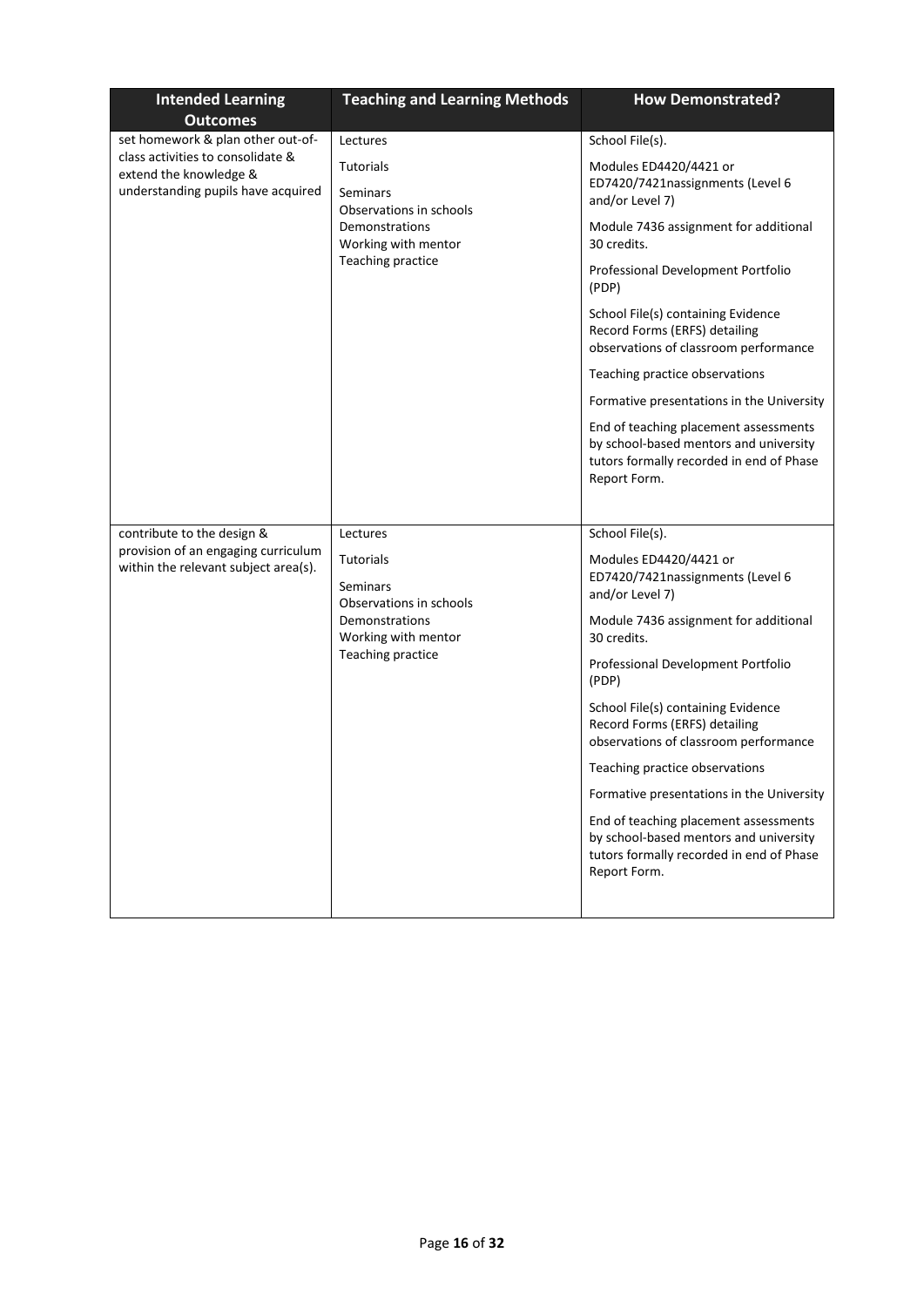vi) Appraisal of evidence

| <b>Intended Learning</b><br><b>Outcomes</b>                                                                                                                                                                                                                                     | <b>Teaching and Learning Methods</b>                                                                                              | <b>How Demonstrated?</b>                                                                                                                                                                                                                                                                                                                                                                                                                                                                                                                                                                                                                                             |
|---------------------------------------------------------------------------------------------------------------------------------------------------------------------------------------------------------------------------------------------------------------------------------|-----------------------------------------------------------------------------------------------------------------------------------|----------------------------------------------------------------------------------------------------------------------------------------------------------------------------------------------------------------------------------------------------------------------------------------------------------------------------------------------------------------------------------------------------------------------------------------------------------------------------------------------------------------------------------------------------------------------------------------------------------------------------------------------------------------------|
| reflect systematically on the<br>effectiveness of lessons &<br>approaches to teaching (from<br>standard 4)                                                                                                                                                                      | Lectures<br><b>Tutorials</b><br>Seminars<br>Observations in schools<br>Demonstrations<br>Working with mentor<br>Teaching practice | Reflective Journal<br>Lesson evaluations (compulsory<br>requirement after each lesson)<br>School File(s) and PDP containing<br>Evidence Record Forms (ERFS) detailing<br>observations of classroom performance<br>Teaching practice observations<br>Formative presentations in the University<br>2 x 5000-word assignments<br>Modules 7420/7421.<br>End of teaching placement assessments<br>by school-based mentors and university<br>tutors formally recorded in end of Phase<br>Report Form.                                                                                                                                                                      |
| Module 7436: Engage in critical<br>analysis of practice and<br>reflection about their<br>development in education<br>during school-based field work,<br>reflecting on their own<br>pedagogic learning and<br>analyzing their impact on<br>student learning in the<br>classroom. | Lectures<br>Tutorials<br>Seminars<br>Observations in schools<br>Demonstrations<br>Working with mentor<br>Teaching practice        | Reflective Journal<br>Lesson evaluations (compulsory<br>requirement after each lesson)<br>School File(s) and PDP containing<br>Evidence Record Forms (ERFS) detailing<br>observations of classroom performance<br>Teaching practice observations<br>Formative presentations in the University<br>2 x 5000-word assignments<br>Modules 7420/7421.<br>End of teaching placement assessments<br>by school-based mentors and university<br>tutors formally recorded in end of Phase<br>Report Form.<br>In addition, a developed ability to reflect<br>on practice (reflection-on-action) is<br>demonstrated through Module 7436<br>assignment for additional 30 credits. |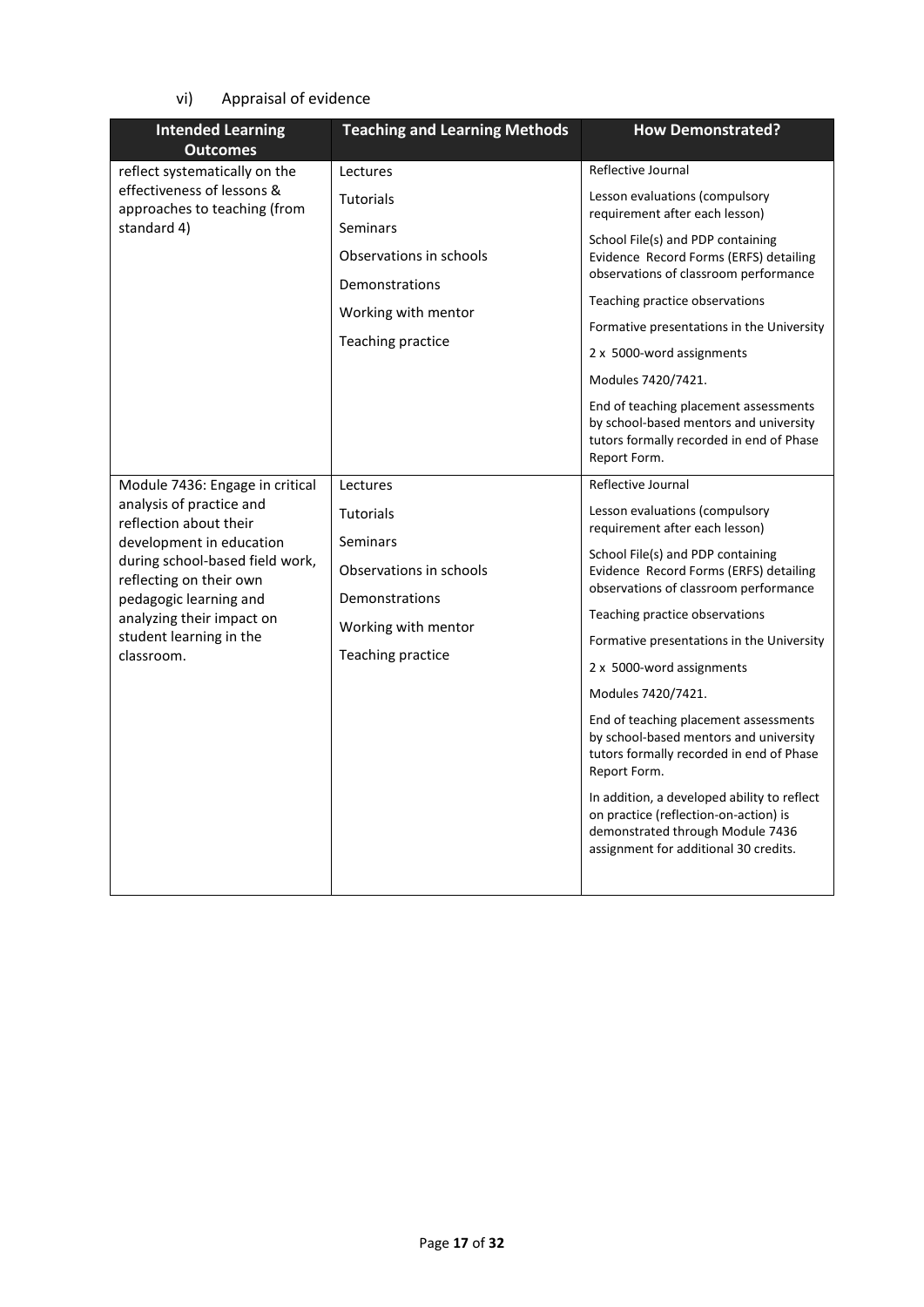## **Transferable skills**

### i) Research skills

| <b>Intended Learning</b><br><b>Outcomes</b>                                                                                                                                                                                                                                              | <b>Teaching and Learning Methods</b>                                                                                                                                                              | <b>How Demonstrated?</b>                                                                                                                                                                                                              |
|------------------------------------------------------------------------------------------------------------------------------------------------------------------------------------------------------------------------------------------------------------------------------------------|---------------------------------------------------------------------------------------------------------------------------------------------------------------------------------------------------|---------------------------------------------------------------------------------------------------------------------------------------------------------------------------------------------------------------------------------------|
| Use information from research<br>to inform practice e.g. to meet<br>special needs, to support<br>language development of pupils<br>with EAL.                                                                                                                                             | Lectures<br><b>Tutorials</b><br><b>Seminars</b><br>Directed reading<br>Observations in schools<br>Working with mentor<br>Resource-based learning<br>Independent research: classroom<br>evaluation | Reflective Journal<br>Reflective tasks<br>Submission of Professional Development<br>Portfolio (PDP)<br>Submission of Subject Development<br>Record<br>Level 7 research projects and reflection<br>in Modules ED7420/7421 assignments. |
| Know how to use local and<br>national statistical information<br>to evaluate the effectiveness of<br>their teaching, monitor the<br>progress of pupils they teach<br>and raise levels of attainment.                                                                                     | Lectures<br><b>Tutorials</b><br>Seminars<br>Directed reading<br>Observations in schools<br>Working with mentor<br>Resource-based learning<br>Independent research: classroom<br>evaluation        | Reflective Journal<br>Reflective tasks<br>Submission of Professional Development<br>Portfolio (PDP)<br>Submission of Subject Development<br>Record<br>Level 7 research projects and reflection<br>in Modules ED7420/7421 assignments. |
| Conduct small-scale classroom<br>research (e.g. action research,<br>lesson study, case studies) for<br>assignments 7420/7421.                                                                                                                                                            | Lectures<br><b>Tutorials</b><br>Seminars<br>Directed reading<br>Observations in schools<br>Working with mentor<br>Resource-based learning<br>Independent research: classroom<br>evaluation        | Reflective Journal<br>Reflective tasks<br>Submission of Professional Development<br>Portfolio (PDP)<br>Submission of Subject Development<br>Record<br>Level 7 research projects and reflection<br>in Modules ED7420/7421 assignments. |
| ED7436 Demonstrate analytical<br>understanding of some of the<br>major theoretical underpinnings<br>of trends in educational policy,<br>development and practice,<br>demonstrating understanding<br>through their reflections on<br>classroom experiences during<br>teaching placements. | Lectures<br><b>Tutorials</b><br>Seminars<br>Directed reading<br>Observations in schools<br>Working with mentor<br>Resource-based learning<br>Independent research: classroom<br>evaluation        | Module 7436 assignment for additional<br>30 credits.                                                                                                                                                                                  |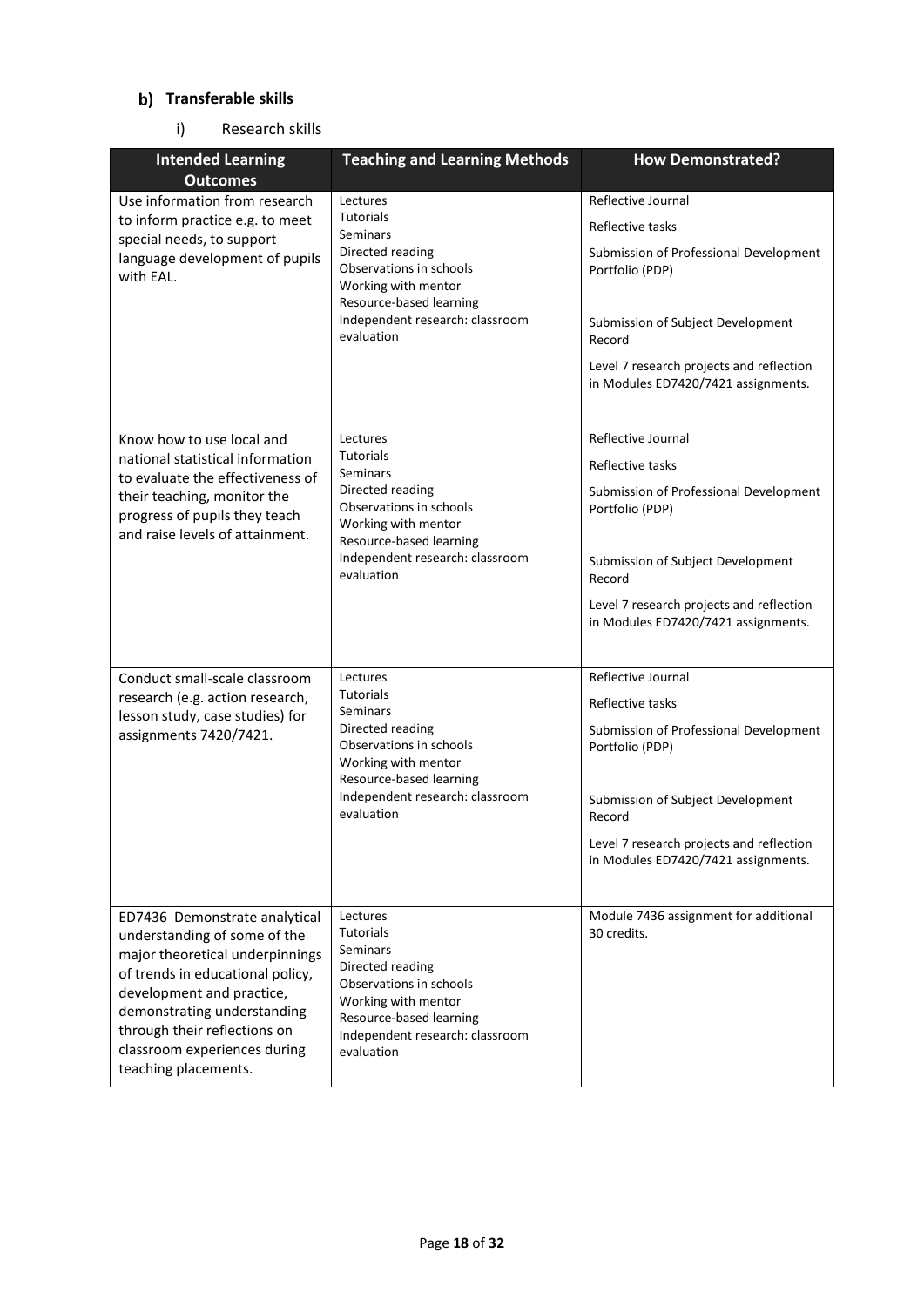ii) Communication skills

| <b>Intended Learning</b><br><b>Outcomes</b>                          | <b>Teaching and Learning Methods</b>                                                                     | <b>How Demonstrated?</b>                                                                                                                                                                                                                                                               |
|----------------------------------------------------------------------|----------------------------------------------------------------------------------------------------------|----------------------------------------------------------------------------------------------------------------------------------------------------------------------------------------------------------------------------------------------------------------------------------------|
| Meet the requirements of DfE                                         | Lectures                                                                                                 | Modules ED4420/4421 or ED7420/7421                                                                                                                                                                                                                                                     |
| Standards 5, 6, and 8, teaching<br>effectively, working with others, | <b>Tutorials</b>                                                                                         | assignments (Level 6 and/or Level 7)                                                                                                                                                                                                                                                   |
| guiding children to learn more<br>effectively                        | <b>Seminars</b><br>Observations in schools<br>Demonstrations<br>Working with mentor<br>Teaching practice | Module 7436 assignment for additional<br>30 credits.                                                                                                                                                                                                                                   |
|                                                                      |                                                                                                          | Professional Development Portfolio                                                                                                                                                                                                                                                     |
|                                                                      |                                                                                                          | <b>Teaching Practice Observations</b>                                                                                                                                                                                                                                                  |
|                                                                      |                                                                                                          | School File(s) and PDP containing<br>Evidence Record Forms (ERFS) detailing<br>observations of classroom performance                                                                                                                                                                   |
|                                                                      |                                                                                                          | Reflective Journal                                                                                                                                                                                                                                                                     |
|                                                                      |                                                                                                          | Formative presentations in the University                                                                                                                                                                                                                                              |
|                                                                      |                                                                                                          | End of teaching placement assessments<br>by school-based mentors and university<br>tutors formally recorded in end of Phase<br>Report Form.                                                                                                                                            |
|                                                                      |                                                                                                          | ED4423/ED4424 School File(s) including<br>Standards Log (level 6):<br>Evidence detailing observations of<br>classroom performance.<br>End of teaching placement assessments<br>by mentors.<br>Professionalism, application, demeanour,<br>appropriate dress and personal<br>discipline |

# iii) Data presentation

| <b>Intended Learning</b><br><b>Outcomes</b> | <b>Teaching and Learning Methods</b>                                                                                                                    | <b>How Demonstrated?</b>                                                                                                                                                                                                                                                                                                                                                                                                                   |
|---------------------------------------------|---------------------------------------------------------------------------------------------------------------------------------------------------------|--------------------------------------------------------------------------------------------------------------------------------------------------------------------------------------------------------------------------------------------------------------------------------------------------------------------------------------------------------------------------------------------------------------------------------------------|
| Analyse assessment and<br>performance data  | Lectures<br><b>Tutorials</b><br>Seminars<br>Demonstrations<br>Working with mentor<br>Teaching practice<br>Preparing lessons during teaching<br>practice | Modules ED4420/4421 or ED7420/7421<br>assignments (Level 6 and/or Level 7)<br>In the Module 7436 assignment for<br>additional 30 credits, data analysis and<br>interpretation will be demonstrated<br>throughout the assignment.<br>End of teaching placement assessments<br>by school-based mentors and university<br>tutors formally recorded in end of Phase<br>Report Form.<br>Formative presentations in the University<br>programme. |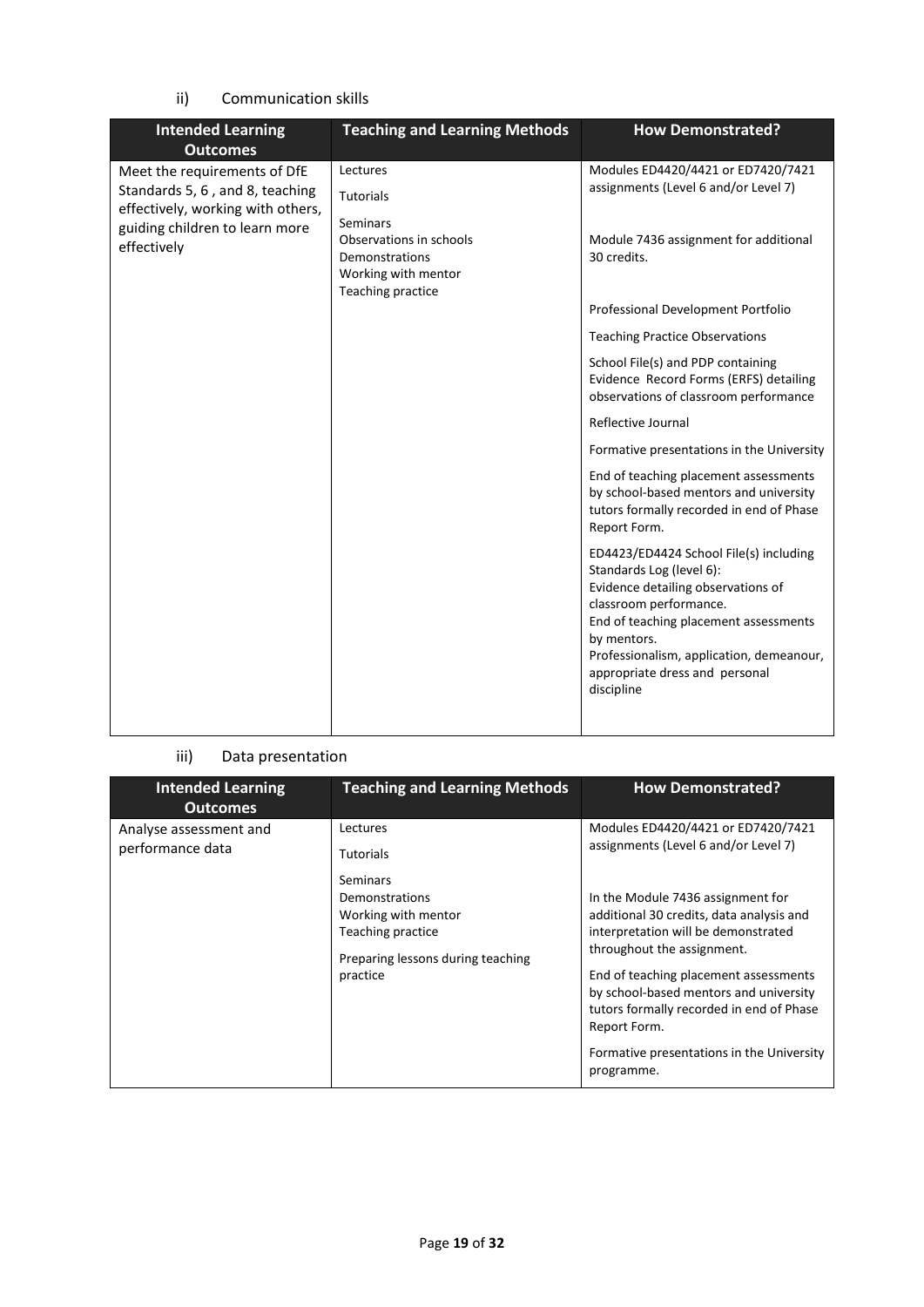| <b>Intended Learning</b><br><b>Outcomes</b>                                                                       | <b>Teaching and Learning Methods</b>                                                            | <b>How Demonstrated?</b>                                                                                                                           |
|-------------------------------------------------------------------------------------------------------------------|-------------------------------------------------------------------------------------------------|----------------------------------------------------------------------------------------------------------------------------------------------------|
| Make effective use of data<br>projection and interactive<br>whiteboards for pedagogic<br>purposes; use PowerPoint | Lectures<br><b>Tutorials</b><br>Seminars                                                        | Modules ED4420/4421 or ED7420/7421<br>assignments (Level 6 and/or Level 7)                                                                         |
|                                                                                                                   | Demonstrations<br>Working with mentor<br>Teaching practice<br>Preparing lessons during teaching | In the Module 7436 assignment for<br>additional 30 credits, data analysis and<br>interpretation will be demonstrated<br>throughout the assignment. |
|                                                                                                                   | practice                                                                                        | End of teaching placement assessments<br>by school-based mentors and university<br>tutors formally recorded in end of Phase<br>Report Form.        |
|                                                                                                                   |                                                                                                 | Formative presentations in the University<br>programme.                                                                                            |

# iv) Information technology

| <b>Intended Learning</b><br><b>Outcomes</b>                                                                 | <b>Teaching and Learning Methods</b>                                                                                              | <b>How Demonstrated?</b>                                                                                                                                                                                                                                                                                                                                                                |
|-------------------------------------------------------------------------------------------------------------|-----------------------------------------------------------------------------------------------------------------------------------|-----------------------------------------------------------------------------------------------------------------------------------------------------------------------------------------------------------------------------------------------------------------------------------------------------------------------------------------------------------------------------------------|
| Make effective use of ICT in<br>learning, teaching and assessing (all<br>required within the DfE standards) | Lectures<br><b>Tutorials</b><br>Seminars<br>Observations in schools<br>Demonstrations<br>Working with mentor<br>Teaching practice | PDP for Module ED4420 (Level 6 only)<br>Modules ED4420/4421 teaching<br>practices (Level 6).<br>Modules ED7420/ED7421 in relation to<br>research and Level 7 assignments (5000<br>words)<br>School File(s) and PDP containing<br>Evidence Record Forms (ERFS) detailing<br>observations of classroom performance<br>(Level 6)<br>Formative presentations in the University<br>(Level 7) |
|                                                                                                             |                                                                                                                                   | End of teaching placement assessments<br>by school-based mentors and university<br>tutors formally recorded in end of Phase<br>Report Form.                                                                                                                                                                                                                                             |
| Use databases to search for                                                                                 | Lectures                                                                                                                          | PDP for Module ED4420 (Level 6 only)                                                                                                                                                                                                                                                                                                                                                    |
| appropriate education research<br>papers                                                                    | <b>Tutorials</b>                                                                                                                  | Modules ED4420/4421 teaching<br>practices (Level 6).                                                                                                                                                                                                                                                                                                                                    |
|                                                                                                             | <b>Seminars</b><br>Observations in schools<br>Demonstrations<br>Working with mentor                                               | Modules ED7420/ED7421 in relation to<br>research and Level 7 assignments (5000<br>words)                                                                                                                                                                                                                                                                                                |
|                                                                                                             | Teaching practice                                                                                                                 | School File(s) and PDP containing<br>Evidence Record Forms (ERFS) detailing<br>observations of classroom performance<br>(Level 6)                                                                                                                                                                                                                                                       |
|                                                                                                             |                                                                                                                                   | Formative presentations in the University<br>(Level 7)                                                                                                                                                                                                                                                                                                                                  |
|                                                                                                             |                                                                                                                                   | End of teaching placement assessments<br>by school-based mentors and university<br>tutors formally recorded in end of Phase<br>Report Form.                                                                                                                                                                                                                                             |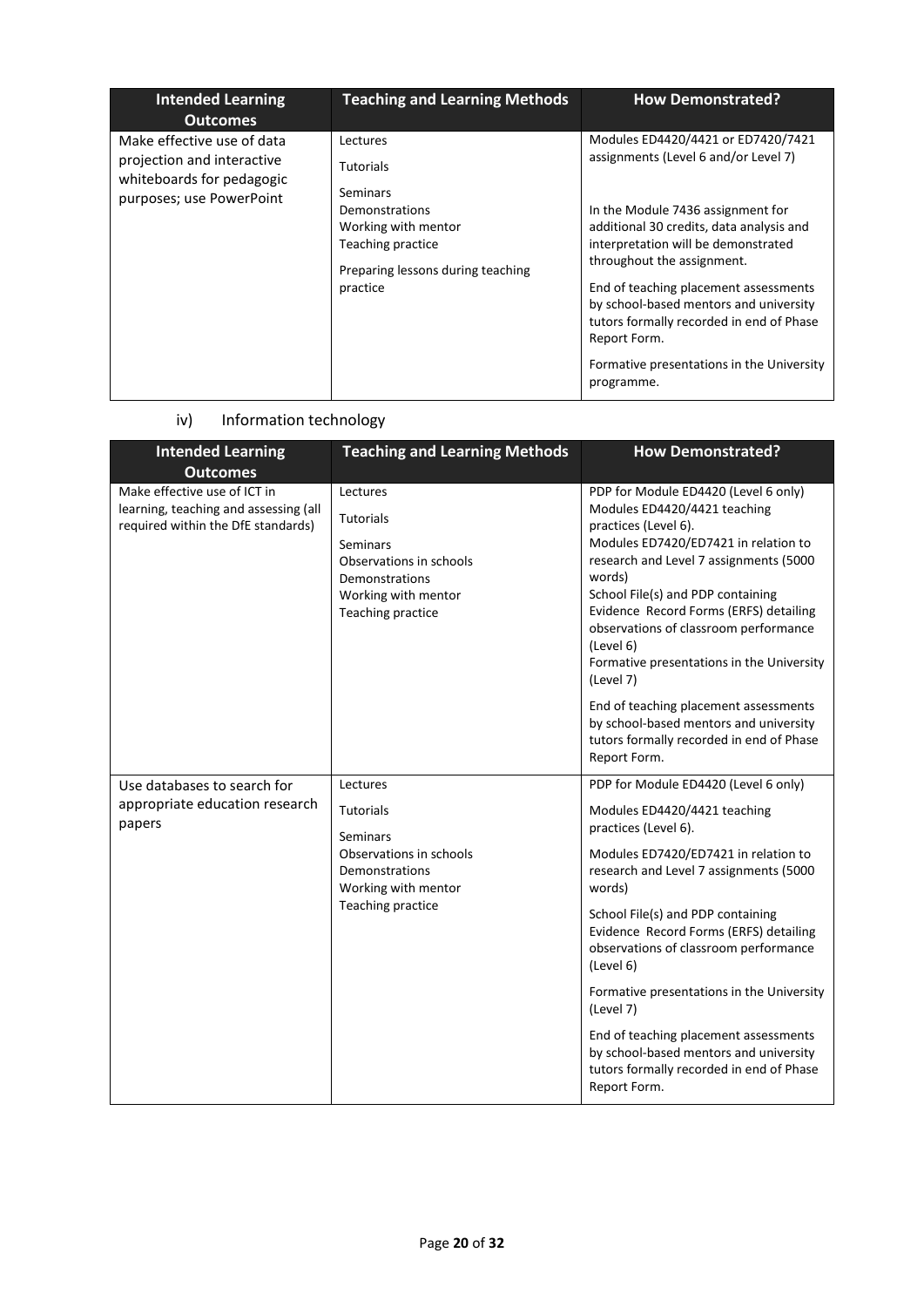| <b>Intended Learning</b><br><b>Outcomes</b>                 | <b>Teaching and Learning Methods</b>                                                  | <b>How Demonstrated?</b>                                                                                                                    |
|-------------------------------------------------------------|---------------------------------------------------------------------------------------|---------------------------------------------------------------------------------------------------------------------------------------------|
| Use subject specific applications                           | Lectures                                                                              | PDP for Module ED4420 (Level 6 only)                                                                                                        |
| in their teaching                                           | <b>Tutorials</b><br>Seminars                                                          | Modules ED4420/4421 teaching<br>practices (Level 6).                                                                                        |
|                                                             | Observations in schools<br>Demonstrations<br>Working with mentor<br>Teaching practice | Modules ED7420/ED7421 in relation to<br>research and Level 7 assignments (5000<br>words)                                                    |
|                                                             |                                                                                       | School File(s) and PDP containing<br>Evidence Record Forms (ERFS) detailing<br>observations of classroom performance<br>(Level 6)           |
|                                                             |                                                                                       | Formative presentations in the University<br>(Level 7)                                                                                      |
|                                                             |                                                                                       | End of teaching placement assessments<br>by school-based mentors and university<br>tutors formally recorded in end of Phase<br>Report Form. |
| Design opportunities for                                    | Lectures                                                                              | PDP for Module ED4420 (Level 6 only)                                                                                                        |
| learners to develop their ICT<br>skills (a cross-curricular | <b>Tutorials</b><br>Seminars                                                          | Modules ED4420/4421 teaching<br>practices (Level 6).                                                                                        |
| requirement)                                                | Observations in schools<br>Demonstrations<br>Working with mentor<br>Teaching practice | Modules ED7420/ED7421 in relation to<br>research and Level 7 assignments (5000<br>words)                                                    |
|                                                             |                                                                                       | School File(s) and PDP containing<br>Evidence Record Forms (ERFS) detailing<br>observations of classroom performance<br>(Level 6)           |
|                                                             |                                                                                       | Formative presentations in the University<br>(Level 7)                                                                                      |
|                                                             |                                                                                       | End of teaching placement assessments<br>by school-based mentors and university<br>tutors formally recorded in end of Phase<br>Report Form. |

# v) Problem solving

| <b>Intended Learning</b><br><b>Outcomes</b>                                                                                                                                                                  | <b>Teaching and Learning Methods</b>                                                                                                                                                                           | <b>How Demonstrated?</b>                                                                                                                                                                                                                                                          |
|--------------------------------------------------------------------------------------------------------------------------------------------------------------------------------------------------------------|----------------------------------------------------------------------------------------------------------------------------------------------------------------------------------------------------------------|-----------------------------------------------------------------------------------------------------------------------------------------------------------------------------------------------------------------------------------------------------------------------------------|
| Competently and sensitively<br>address classroom problems:<br>diagnosis and intervention: a range<br>of the skills listed in other sections<br>e.g. managing pupil behaviour may<br>involve problem solving. | Lectures<br><b>Tutorials</b><br><b>Seminars</b><br>Directed reading<br>Observations in schools<br>Working with school-based mentor<br>Resource-based learning<br>Independent research: classroom<br>evaluation | <b>Teaching practice (Modules</b><br>ED4420/4421)<br>School practice and school files<br>Submission of Professional Development<br>Portfolio (Level 7) with reflective<br>statements<br>Level 7 research and reflection in<br>Modules 7420/7421 assignments<br>Reflective Journal |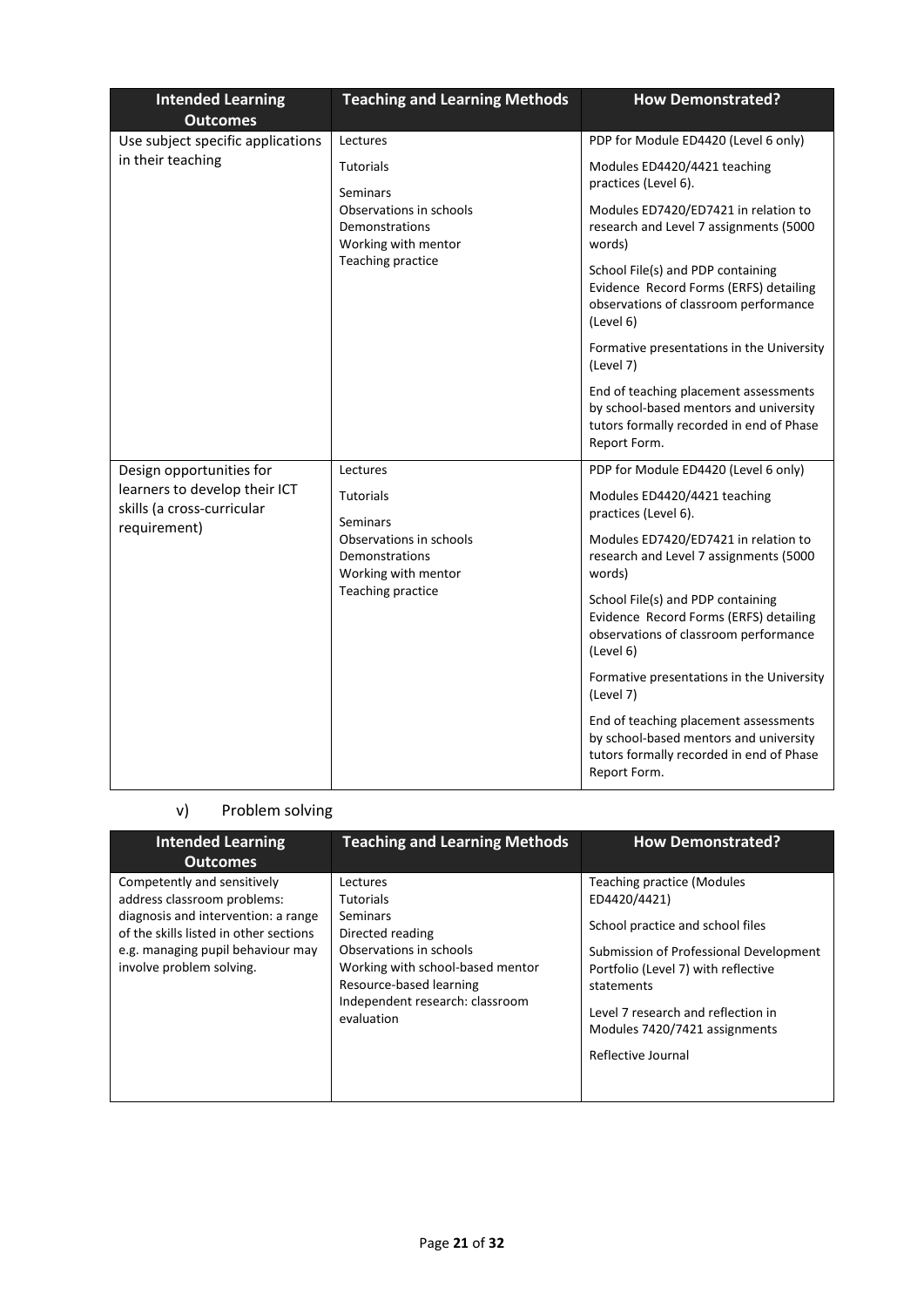| <b>Intended Learning</b><br><b>Outcomes</b>                                        | <b>Teaching and Learning Methods</b>                                                                                                                                                                    | <b>How Demonstrated?</b>                                                                                                                                                                                                                                                          |
|------------------------------------------------------------------------------------|---------------------------------------------------------------------------------------------------------------------------------------------------------------------------------------------------------|-----------------------------------------------------------------------------------------------------------------------------------------------------------------------------------------------------------------------------------------------------------------------------------|
| Working through some professional<br>dilemmas with teachers and<br>pastoral tutors | Lectures<br><b>Tutorials</b><br>Seminars<br>Directed reading<br>Observations in schools<br>Working with school-based mentor<br>Resource-based learning<br>Independent research: classroom<br>evaluation | <b>Teaching practice (Modules</b><br>ED4420/4421)<br>School practice and school files<br>Submission of Professional Development<br>Portfolio (Level 7) with reflective<br>statements<br>Level 7 research and reflection in<br>Modules 7420/7421 assignments<br>Reflective Journal |

# vi) Working relationships

| <b>Intended Learning</b><br><b>Outcomes</b>   | <b>Teaching and Learning Methods</b>    | <b>How Demonstrated?</b>                                                                                                                    |
|-----------------------------------------------|-----------------------------------------|---------------------------------------------------------------------------------------------------------------------------------------------|
| Meet the requirements of<br>standard 8        |                                         |                                                                                                                                             |
| Fulfil wider professional<br>responsibilities |                                         |                                                                                                                                             |
| make a positive contribution to the           | School practice                         | Reflective Journal                                                                                                                          |
| wider life & ethos of the school              | Presentations in seminars at University | End of teaching placement assessments<br>by school-based mentors and university<br>tutors formally recorded in end of Phase<br>Report Form. |
|                                               |                                         | Modules ED4052/ED4053 School File(s)<br>including Standards Log (level 6):<br>Evidence detailing observations of<br>classroom performance.  |
|                                               |                                         | End of teaching placement assessments<br>by mentors.                                                                                        |
|                                               |                                         | Professionalism, application, demeanour,<br>appropriate dress and personal<br>discipline                                                    |
|                                               |                                         | Modules ED7420/7421/7436 (Level 7) or<br>Modules ED4420/ED4421 (Level 6)<br>assignments.                                                    |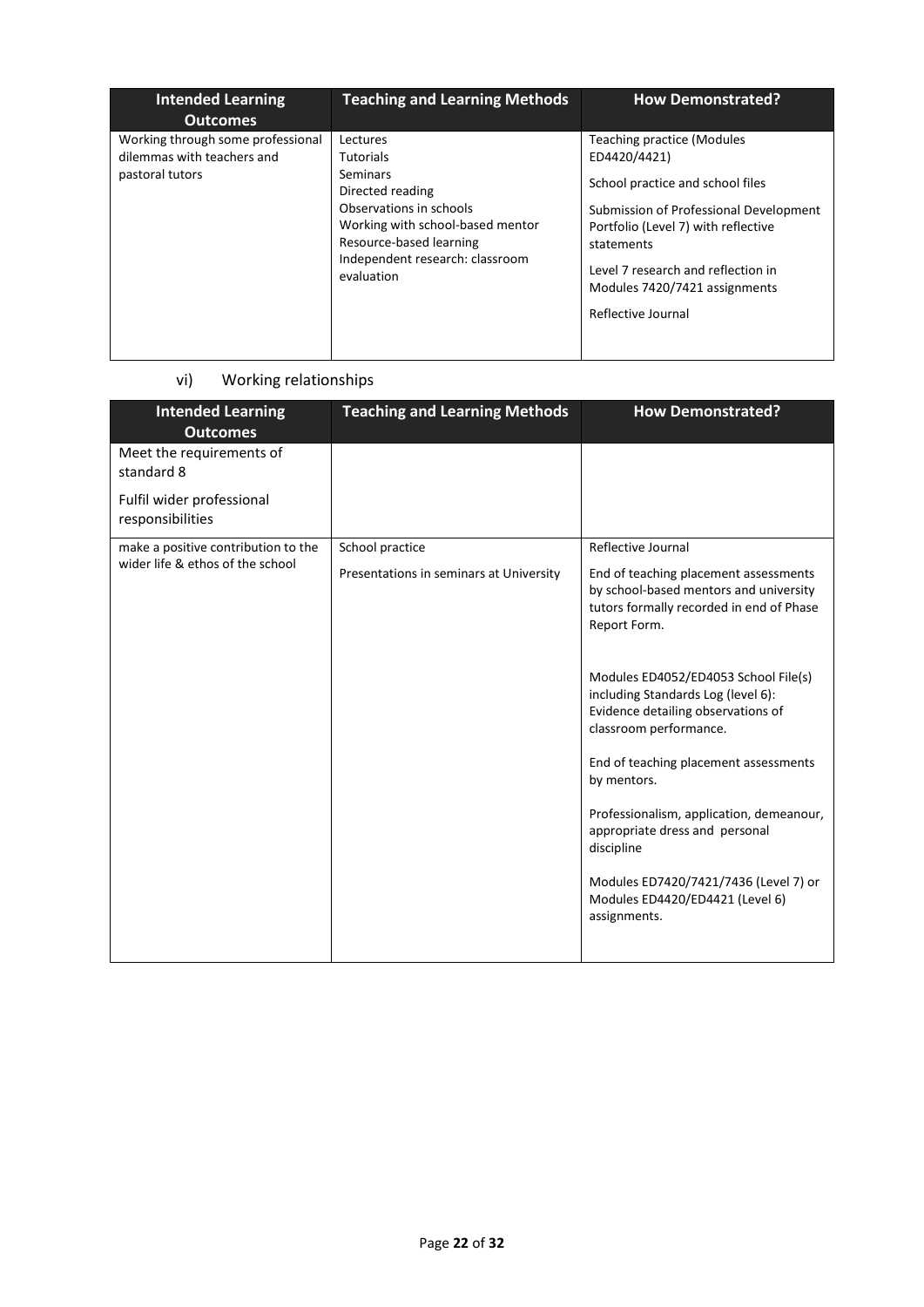| <b>Intended Learning</b>                                                                       | <b>Teaching and Learning Methods</b>    | <b>How Demonstrated?</b>                                                                                                                    |  |
|------------------------------------------------------------------------------------------------|-----------------------------------------|---------------------------------------------------------------------------------------------------------------------------------------------|--|
| <b>Outcomes</b>                                                                                |                                         |                                                                                                                                             |  |
| develop effective professional                                                                 | School practice                         | Reflective Journal                                                                                                                          |  |
| relationships with colleagues,<br>knowing how & when to draw on<br>advice & specialist support | Presentations in seminars at University | End of teaching placement assessments<br>by school-based mentors and university<br>tutors formally recorded in end of Phase<br>Report Form. |  |
|                                                                                                |                                         | Modules ED4052/ED4053 School File(s)<br>including Standards Log (level 6):<br>Evidence detailing observations of<br>classroom performance.  |  |
|                                                                                                |                                         | End of teaching placement assessments<br>by mentors.                                                                                        |  |
|                                                                                                |                                         | Professionalism, application, demeanour,<br>appropriate dress and personal<br>discipline                                                    |  |
|                                                                                                |                                         | Modules ED7420/7421/7436 (Level 7) or<br>Modules ED4420/ED4421 (Level 6)<br>assignments.                                                    |  |
|                                                                                                |                                         |                                                                                                                                             |  |
| deploy support staff effectively                                                               | School practice                         | Reflective Journal                                                                                                                          |  |
|                                                                                                | Presentations in seminars at University | End of teaching placement assessments<br>by school-based mentors and university<br>tutors formally recorded in end of Phase<br>Report Form. |  |
|                                                                                                |                                         | Modules ED4052/ED4053 School File(s)<br>including Standards Log (level 6):<br>Evidence detailing observations of<br>classroom performance.  |  |
|                                                                                                |                                         | End of teaching placement assessments<br>by mentors.                                                                                        |  |
|                                                                                                |                                         | Professionalism, application, demeanour,<br>appropriate dress and personal<br>discipline                                                    |  |
|                                                                                                |                                         | Modules ED7420/7421/7436 (Level 7) or<br>Modules ED4420/ED4421 (Level 6)<br>assignments.                                                    |  |
|                                                                                                |                                         |                                                                                                                                             |  |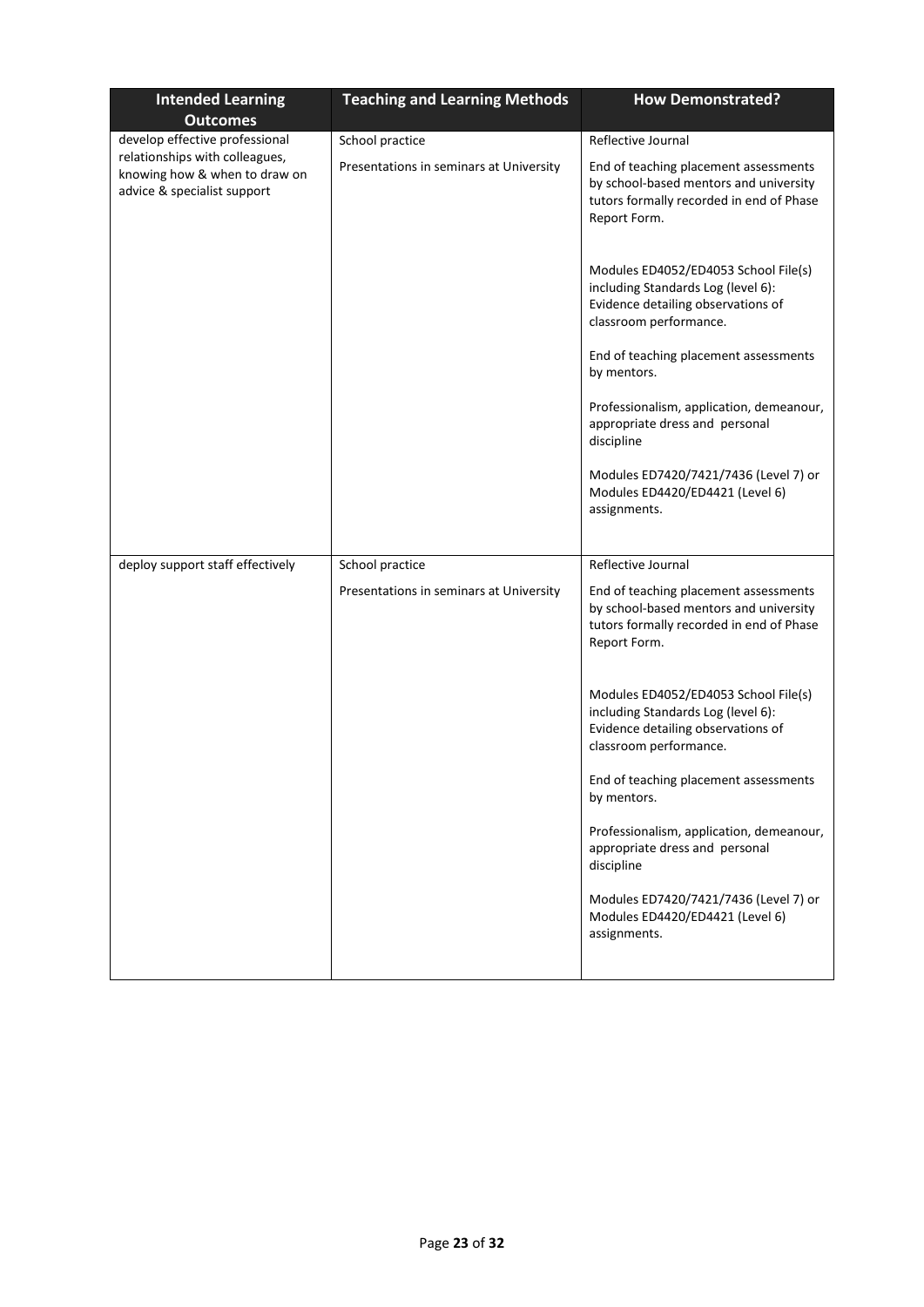| <b>Intended Learning</b><br><b>Outcomes</b>                                                                     | <b>Teaching and Learning Methods</b>    | <b>How Demonstrated?</b>                                                                                                                    |
|-----------------------------------------------------------------------------------------------------------------|-----------------------------------------|---------------------------------------------------------------------------------------------------------------------------------------------|
| take responsibility for improving                                                                               | School practice                         | Reflective Journal                                                                                                                          |
| teaching through appropriate<br>professional development,<br>responding to advice & feedback<br>from colleagues | Presentations in seminars at University | End of teaching placement assessments<br>by school-based mentors and university<br>tutors formally recorded in end of Phase<br>Report Form. |
|                                                                                                                 |                                         | Modules ED4052/ED4053 School File(s)<br>including Standards Log (level 6):<br>Evidence detailing observations of<br>classroom performance.  |
|                                                                                                                 |                                         | End of teaching placement assessments<br>by mentors.                                                                                        |
|                                                                                                                 |                                         | Professionalism, application, demeanour,<br>appropriate dress and personal<br>discipline                                                    |
|                                                                                                                 |                                         | Modules ED7420/7421/7436 (Level 7) or<br>Modules ED4420/ED4421 (Level 6)<br>assignments.                                                    |
|                                                                                                                 |                                         |                                                                                                                                             |
| communicate effectively with<br>parents with regard to pupils'                                                  | School practice                         | Reflective Journal                                                                                                                          |
| achievements & well-being.                                                                                      | Presentations in seminars at University | End of teaching placement assessments<br>by school-based mentors and university<br>tutors formally recorded in end of Phase<br>Report Form. |
|                                                                                                                 |                                         | Modules ED4052/ED4053 School File(s)<br>including Standards Log (level 6):<br>Evidence detailing observations of<br>classroom performance.  |
|                                                                                                                 |                                         | End of teaching placement assessments<br>by mentors.                                                                                        |
|                                                                                                                 |                                         | Professionalism, application, demeanour,<br>appropriate dress and personal<br>discipline                                                    |
|                                                                                                                 |                                         | Modules ED7420/7421/7436 (Level 7) or<br>Modules ED4420/ED4421 (Level 6)<br>assignments.                                                    |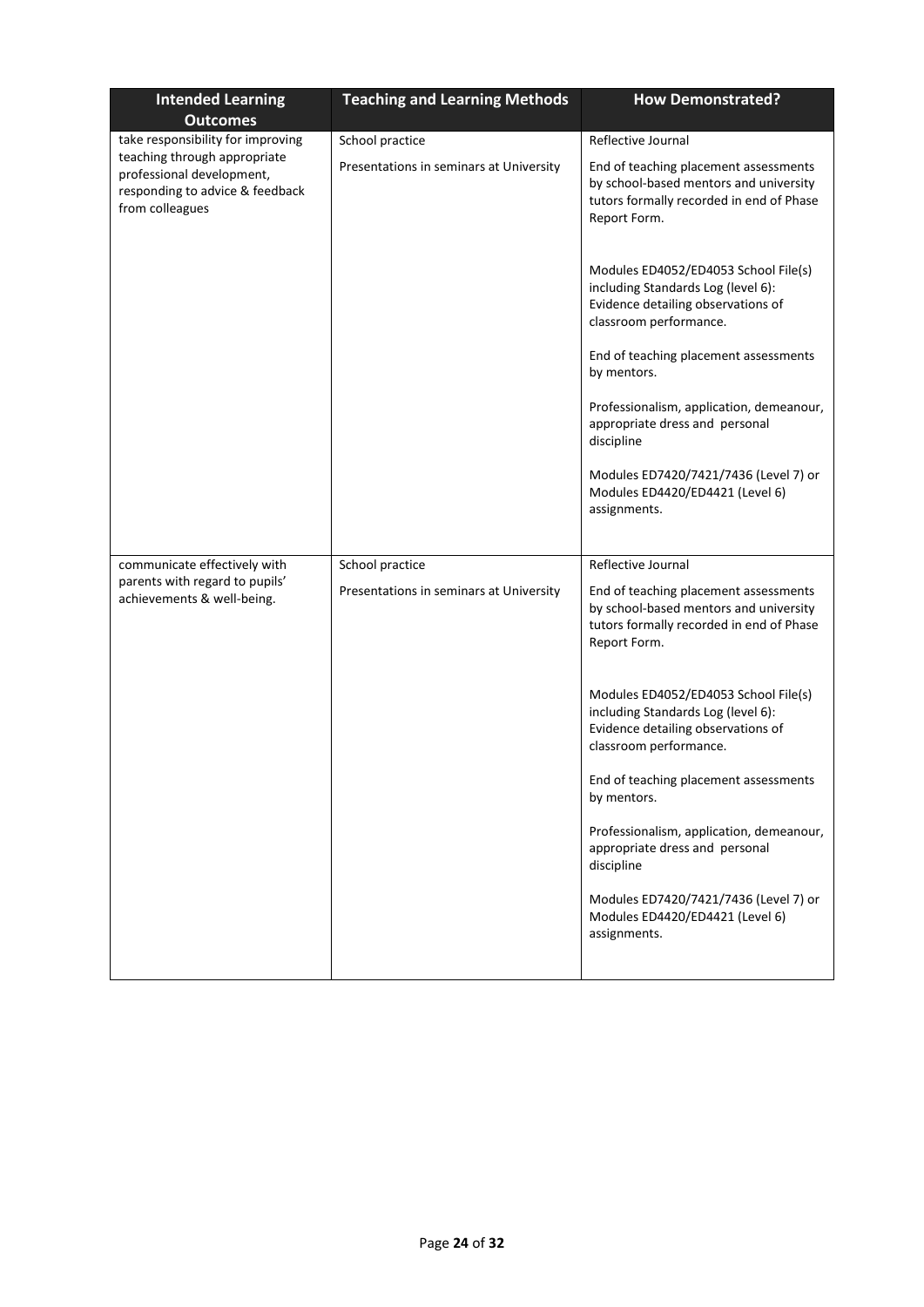# vii) Managing learning

| <b>Intended Learning</b><br><b>Outcomes</b>                                                          | <b>Teaching and Learning Methods</b>                                                                                                                      | <b>How Demonstrated?</b>                                                                                                                                                                                                                                                                                                                                                                                                                                                                                                                                                                                                                                                   |
|------------------------------------------------------------------------------------------------------|-----------------------------------------------------------------------------------------------------------------------------------------------------------|----------------------------------------------------------------------------------------------------------------------------------------------------------------------------------------------------------------------------------------------------------------------------------------------------------------------------------------------------------------------------------------------------------------------------------------------------------------------------------------------------------------------------------------------------------------------------------------------------------------------------------------------------------------------------|
| Develop reflective skills and<br>demonstrate these in the<br>evaluation of teaching and<br>learning. | Career development programmes:<br>preparation of Career Entry and<br>Development Profile<br>Lectures<br>Subject sessions<br>Guidance from induction tutor | Teaching practice (Modules 4420/4421)<br>(Level 6)<br>Reflective Journal<br>Submission of Professional Development<br>Portfolio<br>Submission of Subject Development<br>Record<br>Reflective tasks and regular lesson<br>evaluations (Modules ED4420/4421)<br>Level 7 research and reflection in<br>Modules ED7420/7421 assignments.<br>End of teaching placement assessments<br>by mentors and university tutors formally<br>recorded in end of Phase Report Form.<br>Modules ED4052/ED4053<br>School File(s) including Standards Log<br>(level 6):<br>Reflective tasks and regular lesson<br>evaluations<br>Evidence detailing observations of<br>classroom performance. |
|                                                                                                      |                                                                                                                                                           | End of teaching placement assessments<br>by mentors.                                                                                                                                                                                                                                                                                                                                                                                                                                                                                                                                                                                                                       |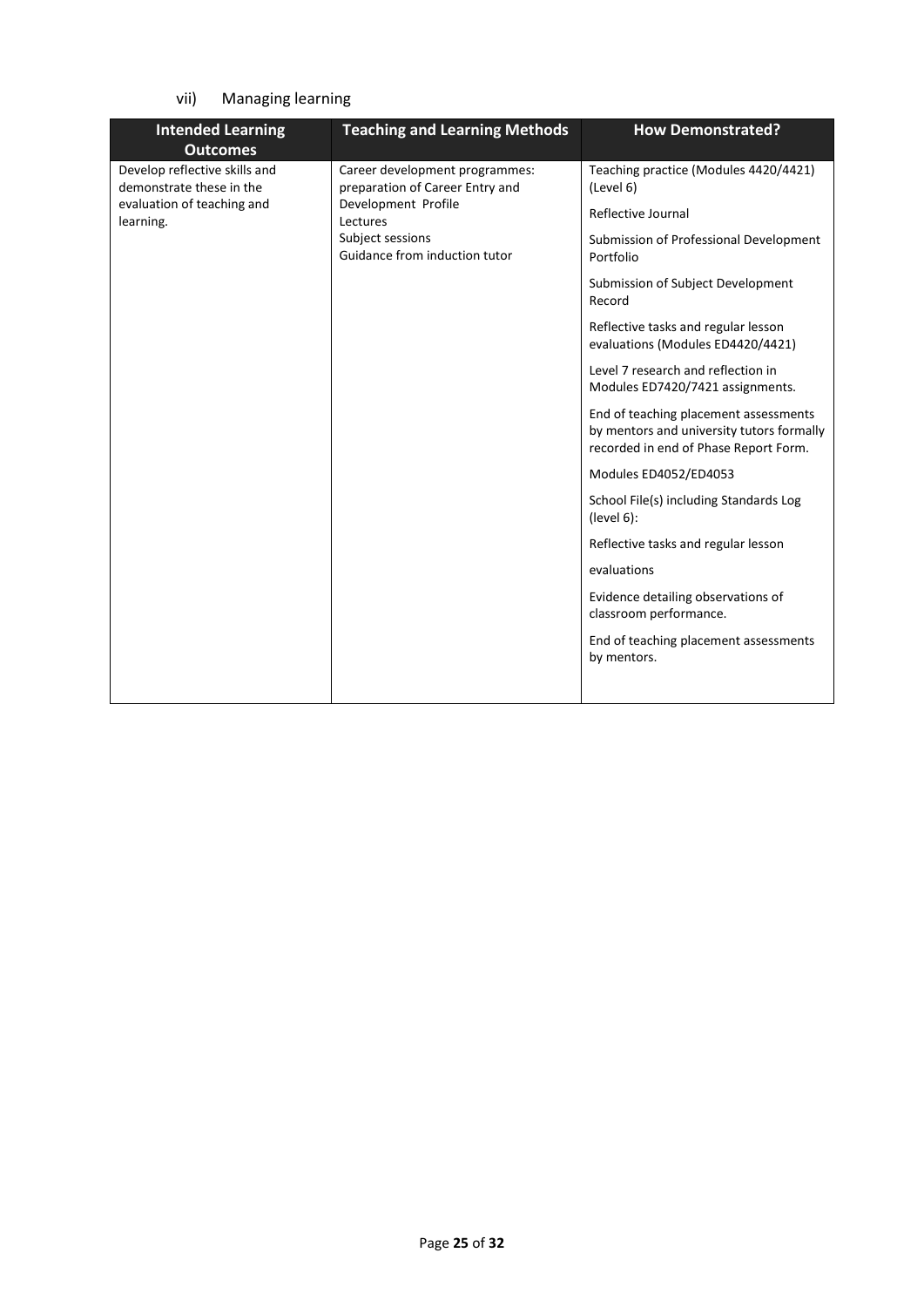| <b>Intended Learning</b>                                                     | <b>Teaching and Learning Methods</b>                              | <b>How Demonstrated?</b>                                                                                                    |
|------------------------------------------------------------------------------|-------------------------------------------------------------------|-----------------------------------------------------------------------------------------------------------------------------|
| <b>Outcomes</b>                                                              |                                                                   |                                                                                                                             |
| Identify priorities for their<br>professional development through            | Career development programmes:<br>preparation of Career Entry and | Teaching practice (Modules 4420/4421)<br>(Level 6)                                                                          |
| Individual Actions Plans (IAPs) in                                           | Development Profile                                               |                                                                                                                             |
| the PGCE and in preparing for the                                            | Lectures                                                          | Reflective Journal                                                                                                          |
| NQT induction year                                                           | Subject sessions<br>Guidance from induction tutor                 | Submission of Professional Development<br>Portfolio                                                                         |
|                                                                              |                                                                   | Submission of Subject Development<br>Record                                                                                 |
|                                                                              |                                                                   | Reflective tasks and regular lesson<br>evaluations (Modules ED4420/4421)                                                    |
|                                                                              |                                                                   | Level 7 research and reflection in<br>Modules ED7420/7421 assignments.                                                      |
|                                                                              |                                                                   | End of teaching placement assessments<br>by mentors and university tutors formally<br>recorded in end of Phase Report Form. |
|                                                                              |                                                                   | Modules ED4052/ED4053                                                                                                       |
|                                                                              |                                                                   | School File(s) including Standards Log<br>(level 6):                                                                        |
|                                                                              |                                                                   | Reflective tasks and regular lesson                                                                                         |
|                                                                              |                                                                   | evaluations                                                                                                                 |
|                                                                              |                                                                   | Evidence detailing observations of<br>classroom performance.                                                                |
|                                                                              |                                                                   | End of teaching placement assessments<br>by mentors.                                                                        |
|                                                                              |                                                                   |                                                                                                                             |
| Have a creative and constructively<br>critical attitude to innovation, being | Career development programmes:<br>preparation of Career Entry and | Teaching practice (Modules 4420/4421)<br>(Level 6)                                                                          |
| prepared to adapt their practice<br>where educational benefits are           | Development Profile<br>Lectures                                   | Reflective Journal                                                                                                          |
| identified.                                                                  | Subject sessions<br>Guidance from induction tutor                 | Submission of Professional Development<br>Portfolio                                                                         |
|                                                                              |                                                                   | Submission of Subject Development<br>Record                                                                                 |
|                                                                              |                                                                   | Reflective tasks and regular lesson<br>evaluations (Modules ED4420/4421)                                                    |
|                                                                              |                                                                   | Level 7 research and reflection in<br>Modules ED7420/7421 assignments.                                                      |
|                                                                              |                                                                   | End of teaching placement assessments<br>by mentors and university tutors formally<br>recorded in end of Phase Report Form. |
|                                                                              |                                                                   | Modules ED4052/ED4053                                                                                                       |
|                                                                              |                                                                   | School File(s) including Standards Log<br>(level 6):                                                                        |
|                                                                              |                                                                   | Reflective tasks and regular lesson                                                                                         |
|                                                                              |                                                                   | evaluations                                                                                                                 |
|                                                                              |                                                                   |                                                                                                                             |
|                                                                              |                                                                   | Evidence detailing observations of<br>classroom performance.                                                                |
|                                                                              |                                                                   | End of teaching placement assessments<br>by mentors.                                                                        |
|                                                                              |                                                                   |                                                                                                                             |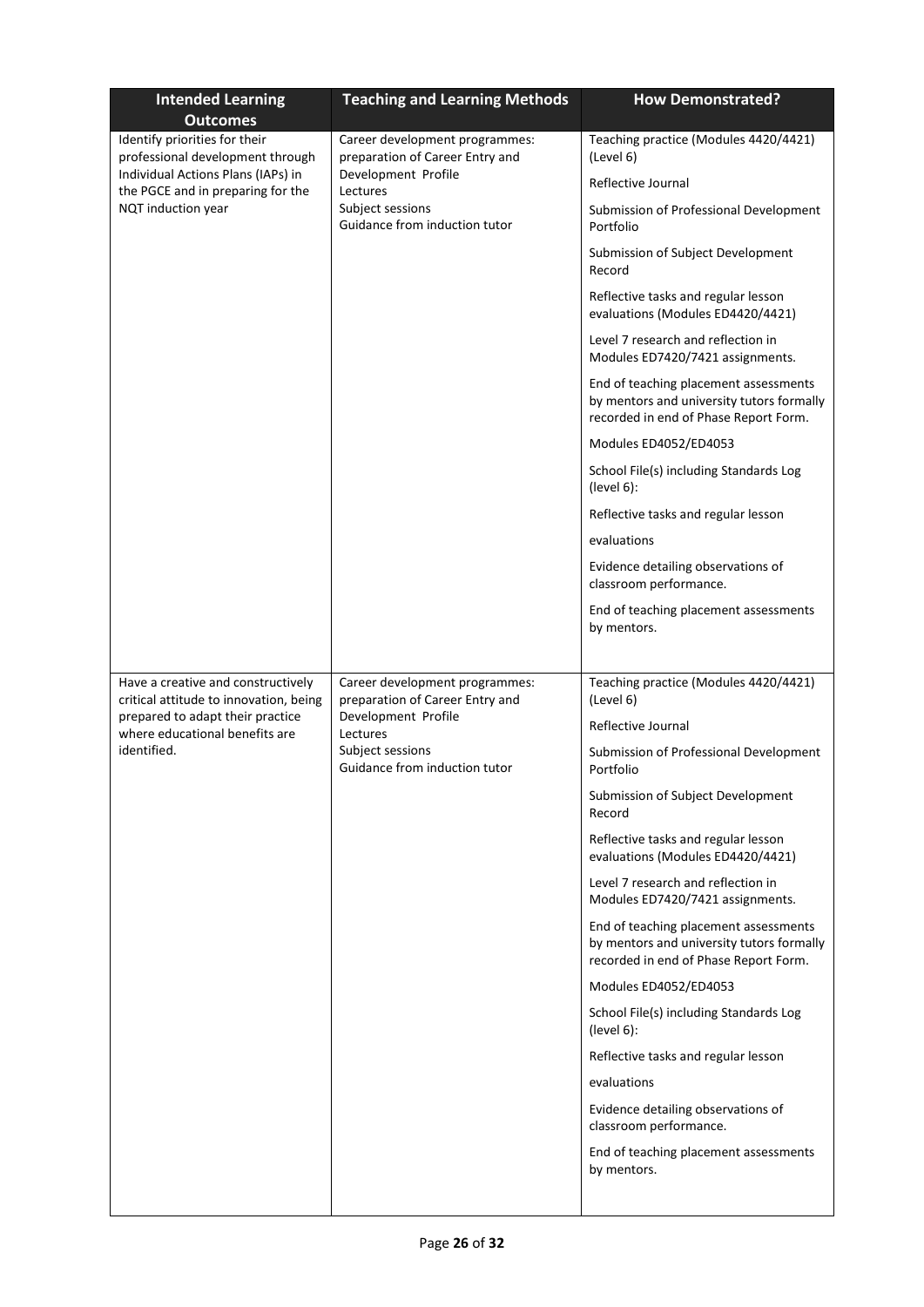| <b>Intended Learning</b><br><b>Outcomes</b>                                                                                                                                                                                                                                      | <b>Teaching and Learning Methods</b>                                                                                                                      | <b>How Demonstrated?</b>                                                                                                                             |
|----------------------------------------------------------------------------------------------------------------------------------------------------------------------------------------------------------------------------------------------------------------------------------|-----------------------------------------------------------------------------------------------------------------------------------------------------------|------------------------------------------------------------------------------------------------------------------------------------------------------|
| Module 7436: Develop skills of<br>critical analysis on professional<br>concerns and interests of<br>participants, including practical<br>responses to pedagogic<br>challenges, which relate to the<br>Teacher Standards (DfE 2012),<br>to which all PGCE modules must<br>relate. | Career development programmes:<br>preparation of Career Entry and<br>Development Profile<br>Lectures<br>Subject sessions<br>Guidance from induction tutor | Enhanced ability to reflect on and<br>evaluate teaching and learning will<br>be demonstrated through Module<br>ED7436 for the additional 30 credits. |

### viii) Career management

| <b>Intended Learning</b><br><b>Outcomes</b> | <b>Teaching and Learning Methods</b>                                                                                                                                                                                                                                 | <b>How Demonstrated?</b>                                                                                                                                                                                                                                                                                                                                                                                                                                           |
|---------------------------------------------|----------------------------------------------------------------------------------------------------------------------------------------------------------------------------------------------------------------------------------------------------------------------|--------------------------------------------------------------------------------------------------------------------------------------------------------------------------------------------------------------------------------------------------------------------------------------------------------------------------------------------------------------------------------------------------------------------------------------------------------------------|
| Demonstrate a commitment to<br>CPD.         | Accessing web-based advice for<br>managing learning and early career<br>development<br>Inputs on how to prepare for job<br>applications and interviews<br>Lecture on the Induction Year: roles,<br>responsibilities and expectations<br>Tutorials (IAP and progress) | Reflective Journal<br>Modules ED4052/ED4053School File(s)<br>including Standards Log (level 6):<br>Evidence detailing observations of<br>classroom performance.<br>End of teaching placement assessments<br>by mentors.<br>Professionalism, application, demeanour,<br>appropriate dress and personal<br>discipline<br>Modules ED7420/7421 (Level 7) or<br>Modules ED4420/ED4421 (Level 6)<br>assignments.<br>Module 7436 assignment for additional<br>30 credits. |

### **10. Special features**

This is a professional programme, governed by the requirements of the DfE and subject to frequent change, sometimes at short notice. The programme is also subject to frequent inspection by OfSTED. These special features are represented principally in Modules (level 6) ED4422, ED4423, but completion of Modules ED4420, ED4421 or ED7420, ED7421 at least at level 6 is required (see Appendix 1 below).

It is expected that all students will attempt level 7 Module ED7420 above [ED7420]. After marking of the ED7420 assignments (mid-February) a review of all students takes place. Some students may opt to submit for Level 6 only. Where there is concern about a student, a review will take place and a recommendation made to the Panel of Examiners. A definitive list of level 7 students is agreed with the Graduate Office in the third week of March in each year.

In addition to modules ED7420/7421, an additional module (see section 15 below) is offered to recognise and enhance the quality of the students' engagement in reflective practice (Module ED7436).

24 weeks (120 days) of teaching practice are required in this programme, which are divided into the two modules (please see Appendix 1, middle column):

ED4422 Professional School Experience 1 (Semester 1)

ED4423 Professional School Experience 2 (Semester 2)

These modules require the demonstration of practical teaching skills to a sufficient level against the DfE teaching standards (DfE, 2012).F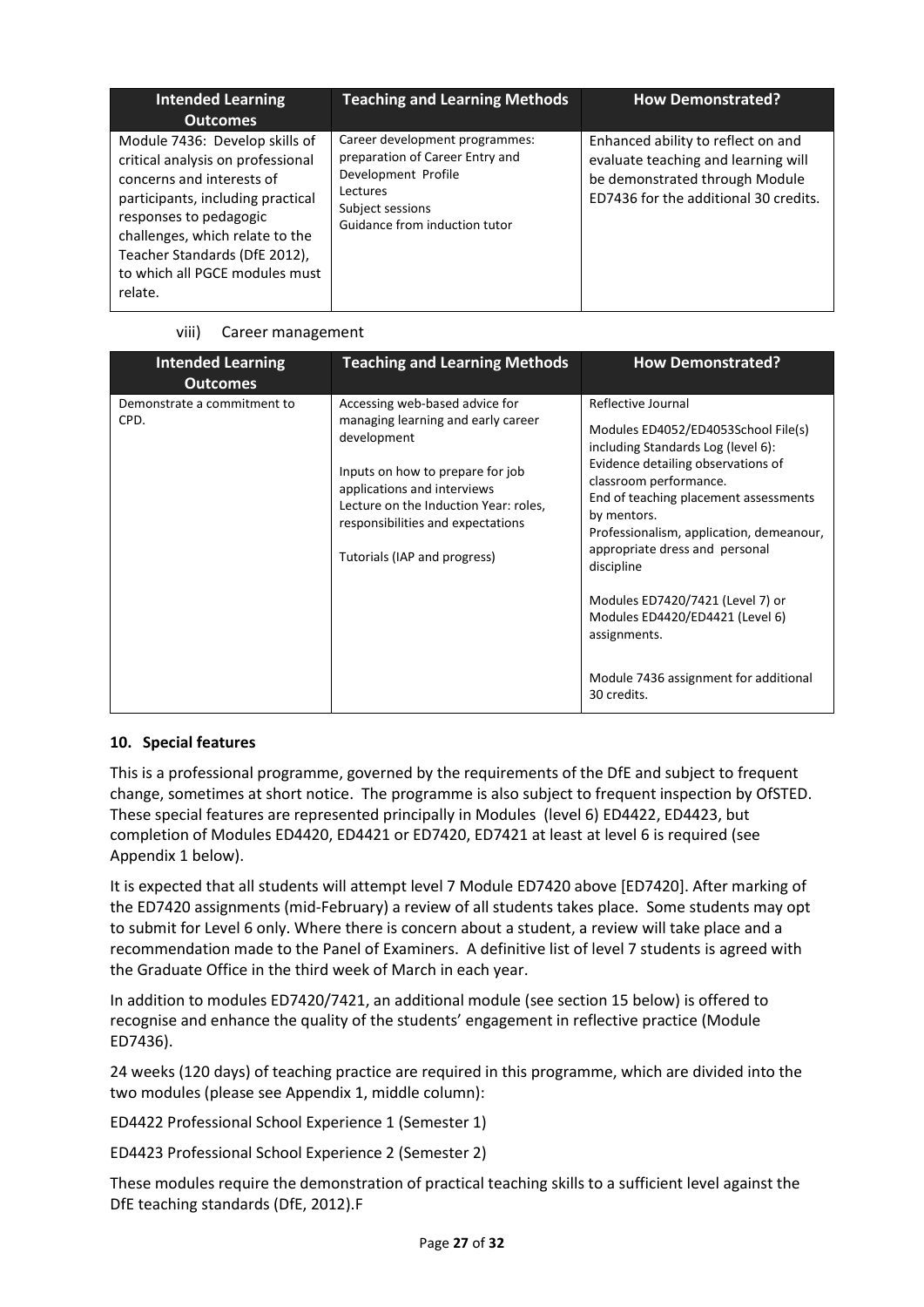The programme is offered in partnership with local school groups using a framework laid down by the Department for Education. This programme format is characterised by school-based practical training in partnership with academic development through involvement of higher education institutions. The majority of the taught elements of the programme are delivered at the University by tutors, with support from school based colleagues.

The University of Leicester is responsible for the marking and moderation of Level 7 assignments. University tutors (including associate tutors) deliver taught sessions that relate to the academic writing and research of the Level 7 modules: ED7420/7421/7436.

### **11. Indicators of programme quality**

- External Examiner reports
- Programme Development Plan
- Internal Consultant Meetings with students/staff/mentors
- Subject/Professional Strand Evaluations and Annual Programme Monitoring Reviews
- Course Evaluations and Course Annual Reports
- Student/ School based tutor evaluations
- End of course evaluations
- Annual Development Reviews
- Partnership Management Group
- OfSTED reports
- Match to DfE Teachers' Standards (DfE, 2012), regularly reviewed and updated. Matching the programme specification to the standards is a requirement for recognition as an initial teacher education provider.

### **12. Criteria for award and classification**

This programme follows the standard scheme of taught postgraduate award and classification set out i[n Senate Regulations](http://www.le.ac.uk/senate-regulations) – see the version of *Senate Regulation 6 governing taught postgraduate programmes of study* relevant to year of entry.

Due to the professional nature of the programme, it is not practice to award pass, merit and distinction awards. Instead, the following awards apply.

| <b>Exit Award</b>                                         | Level   | <b>Detail</b>                                                                                                                                                                                                               |
|-----------------------------------------------------------|---------|-----------------------------------------------------------------------------------------------------------------------------------------------------------------------------------------------------------------------------|
| Postgraduate Certificate in Education                     | Level 7 | Student achieves level 7 in the following modules:<br>ED7420, ED7421 and passes ED4422 & ED4423<br>ED7436 is an addition 30 credits and does not<br>contribute to the exit award                                            |
| Postgraduate Certificate in<br><b>Educational Studies</b> | Level 7 | Student achieves level 7 in the following modules:<br>ED7420, ED7421 but does not pass ED4422 &<br>ED4423 and is therefore not awarded QTS<br>ED7436 is an addition 30 credits and does not<br>contribute to the exit award |
| Professional Graduate Certificate in<br>Education         | Level 6 | Student achieves level 6 in the following modules<br>ED4420 & ED4421 and passes ED4422 &ED4423<br>and so is awarded QTS                                                                                                     |

### **13. Progression points**

As defined i[n Senate Regulations](http://www.le.ac.uk/senate-regulation6) - refer to the version of *Senate Regulation 6 governing taught postgraduate programmes of study* relevant to year of entry.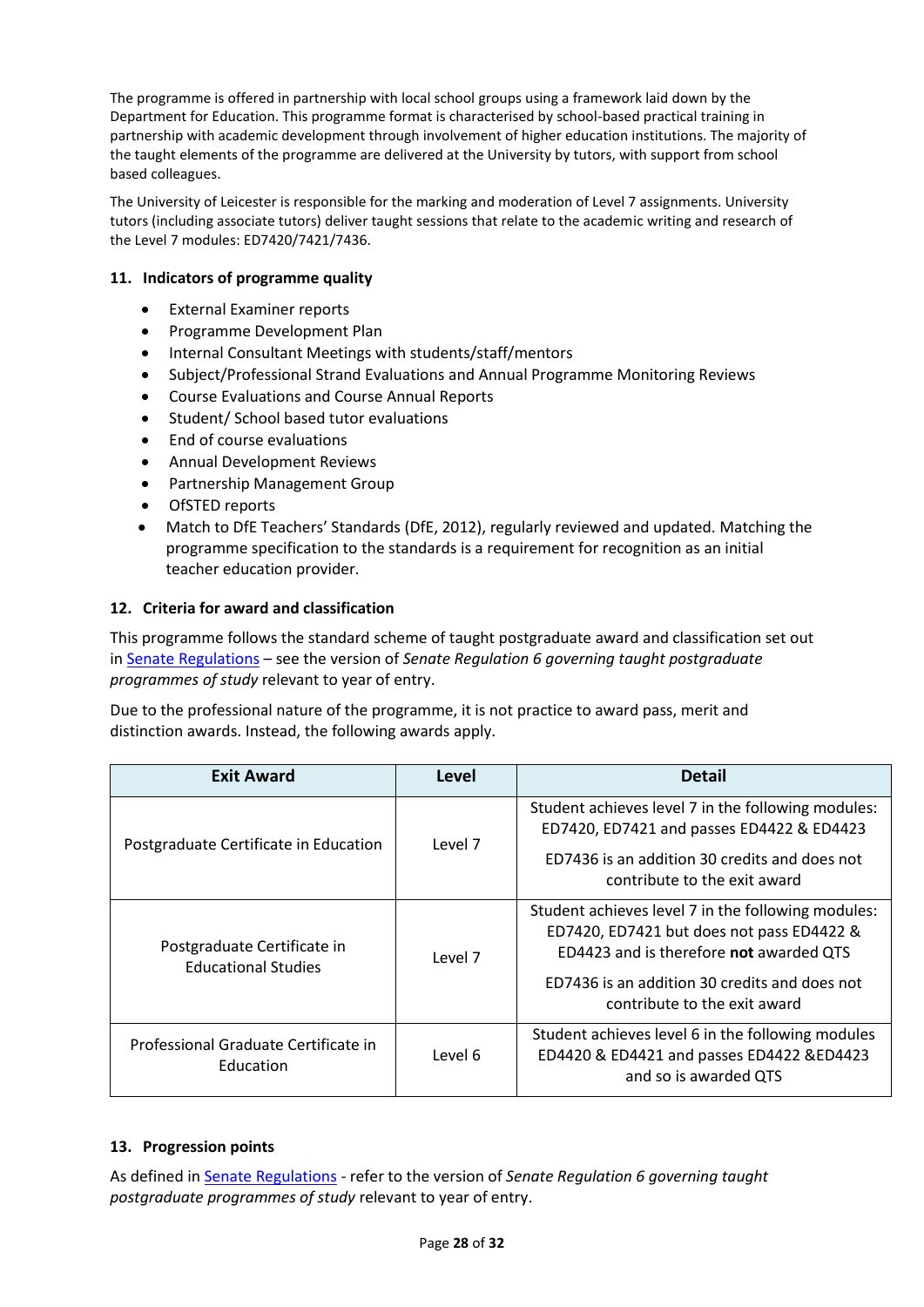Progression Point 1 is in February/March (a Panel of Examiners is convened). The first progression point requires students to pass the first assignment module at either Level 7 (ED7420, 50% and above) or Level 6 (ED4420, 40-49%) and to have completed their Phase A placement (Module ED4022), with sufficient progress towards meeting the Teacher Standards (DfE, 2012). A Panel of Examiners is held to consider these modules in February.

For module ED4422 students must successfully complete the first semester school placement(s) (Module ED4422), assessed in relation to DfE expectations (DfE 2012), and showing evidence of sufficient progress towards meeting the Teacher Standards.

Progression Point 2 is in May/June, (a Panel of Examiners is convened). This requires students to pass the second assignment (ED7421/ED4421) at either Level 7 or 6 and successfully meet the DfE teaching standards.

For module ED4423, the second teaching practice requires students to **meet** the Teachers' Standards. Where a candidate is assessed as not meeting the minimum standards for QTS, the Panel may recommend either:

- The extension of the assessment period of the placement, or;
- The termination of the teaching placement.

#### **14. Rules relating to re-sits or re-submissions**

As defined i[n Senate Regulations](http://www.le.ac.uk/senate-regulation6) - refer to the version of *Senate Regulation 6 governing taught postgraduate programmes of study* relevant to year of entry.

In modules ED7420/7421, if the student receives an assignment mark of 40-49% they have the option to accept this mark and pass the first assignment at Level 6, or they may resubmit the assignment and attempt to gain 50%, thereby moving forward with a Level 7 pass. This does not apply to ED7436.

#### **15. External Examiners reports**

The details of the External Examiner(s) for this programme and the most recent External Examiners' reports for this programme can be found at **exampapers@Leicester** [log-in required]

### **16. Additional features** (e.g. timetable for admissions)

The programme includes the opportunity for students to complete a total of 90 credits, with module ED7436 (see Appendix 2 final entry) offering an additional 30 credits.

The module recognises the contribution that reflective practice makes to the development of the students' pedagogic literacy. An outline of Module ED7436, which leads to the securing of 90 Level 7 points in the PGCE year, is presented in Table 3 below.

Table 3: overview of additional module to allow for 90 credits in the PGCE

#### **ED 7436: Reflective Practice in Education**

This module is designed to enable participants to engage in critical analysis of practice and reflection about their developments in education during school-based field work. Its design allows for flexible responses to the professional concerns and interests of participants, including practical responses to pedagogic challenges, which relate to the Teacher Standards (DfE, 2012). Issues considered in the module include reflective practice, curriculum development, change in education, case studies of learning, impact studies exploring the impact of teaching on learning in the classroom, legislation, policy developments in England, official reports or from developments in teaching and educational research and assessment for learning.

**Assessment**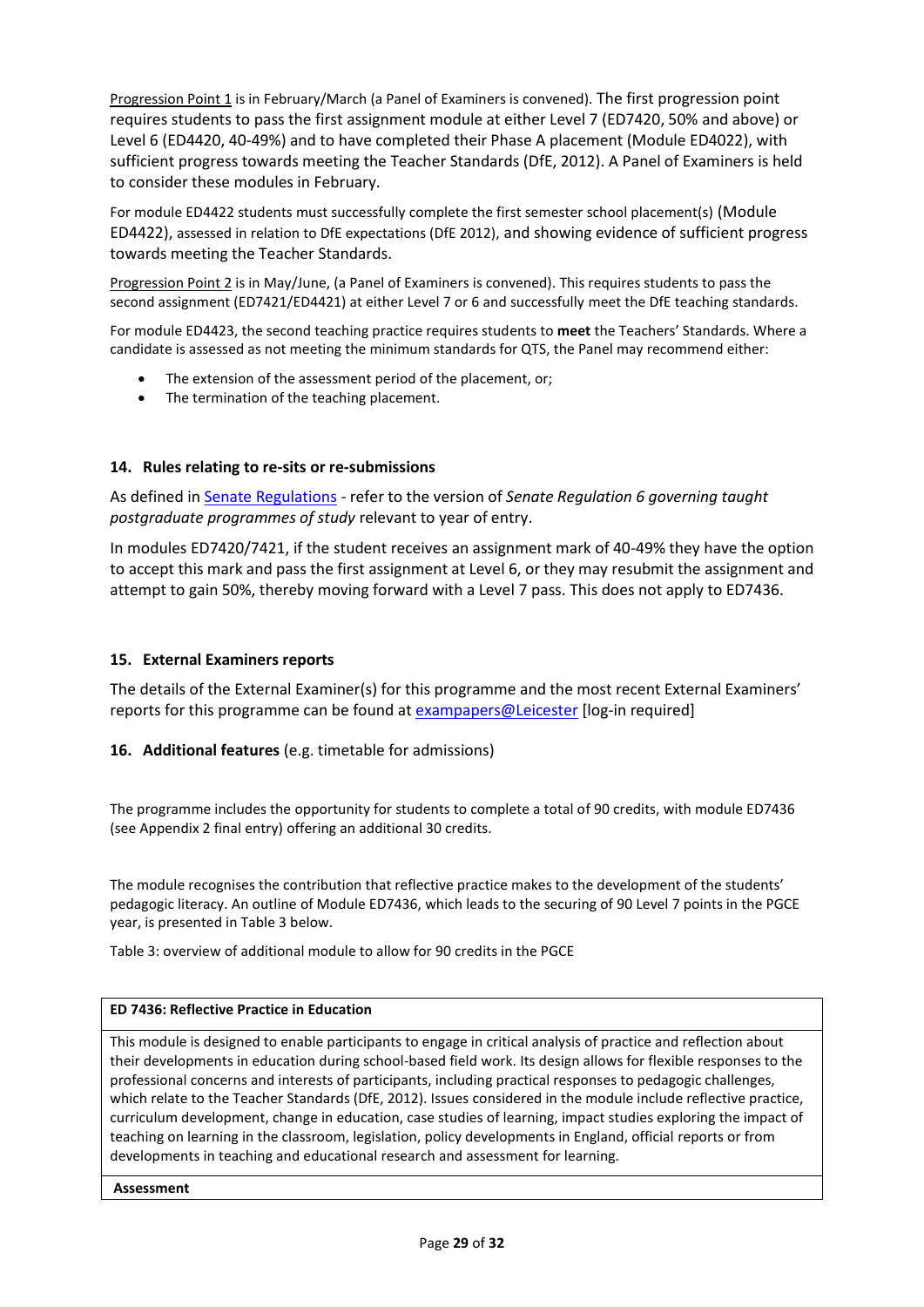The following will be undertaken by each student and must be passed in accordance with Senate regulation 6: *reflective record and portfolio.*

5000-word submission, for example: a reflective record including evidence of critical reflection on the outcomes of directed tasks, policy analyses, pupil data analysis (anonymised), with a structured portfolio of evidence, including reference to policy and research in relation to the participants' use of theory and practice in the classroom. This assessment element will represent a distillation from the participant's field work experience in schools, drawing on their reflective journals and subject-directed tasks, and could include: brief, critical policy analysis, systematic analysis of impact data; reflections on school policies; case studies of learning.

**Titles:** negotiable with tutors to focus on issues covered in the participant's school-based work.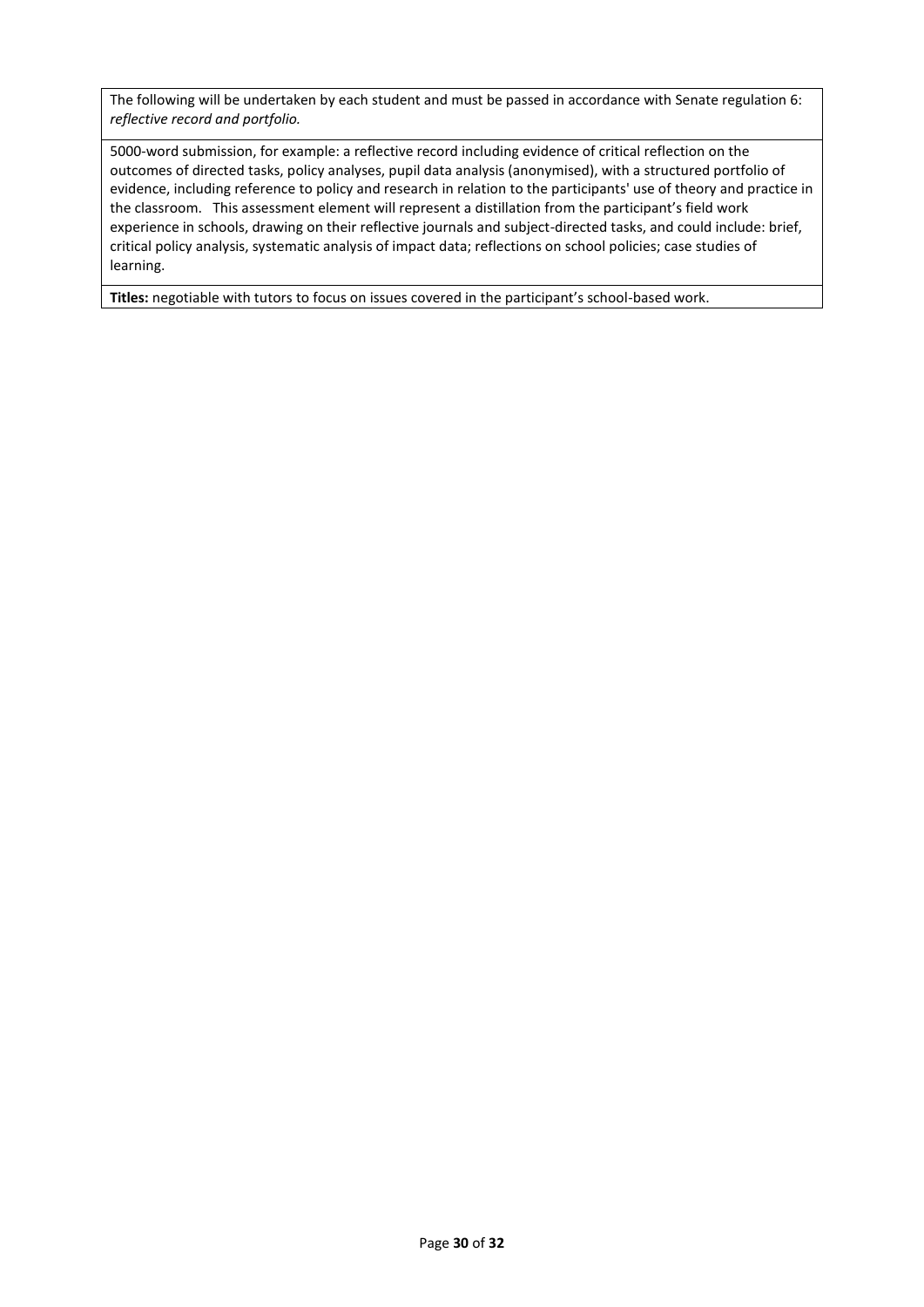

# **Programme Specification (Postgraduate) FOR ENTRY YEAR:** Choose an item.

**Date created:** Click or tap here to enter text. **Last amended:** Click or tap to enter a date. **Version no.** Choose an item.

## **Appendix 1: Programme structure (programme regulations)**

The University regularly reviews its programmes and modules to ensure that they reflect the current status of the discipline and offer the best learning experience to students. On occasion, it may be necessary to alter particular aspects of a course or module.

Postgraduate Certificate in Education

### **Credit breakdown**

| <b>Status</b>        | <b>Year long</b>   | Semester 1         | Semester 2         | <b>Other delivery</b><br>period |
|----------------------|--------------------|--------------------|--------------------|---------------------------------|
| Core taught          | Choose an<br>item. | 60 credits         | 60 credits         | Choose an<br>item.              |
| Optional             | Choose an<br>item. | Choose an<br>item. | 30 credits         | Choose an<br>item.              |
| Dissertation/project | Choose an<br>item. | Choose an<br>item. | Choose an<br>item. | Choose an<br>item.              |

60 level 7 credits in total for the award and an additional 30 credits for the optional module.

### **Level 7/Year 1 Choose an item.**

Core modules

| <b>Delivery period</b> | Code   | <b>Title</b>                     | <b>Credits</b> |
|------------------------|--------|----------------------------------|----------------|
| Semester 1             | ED4422 | Professional School Experience 1 | 30 credits     |